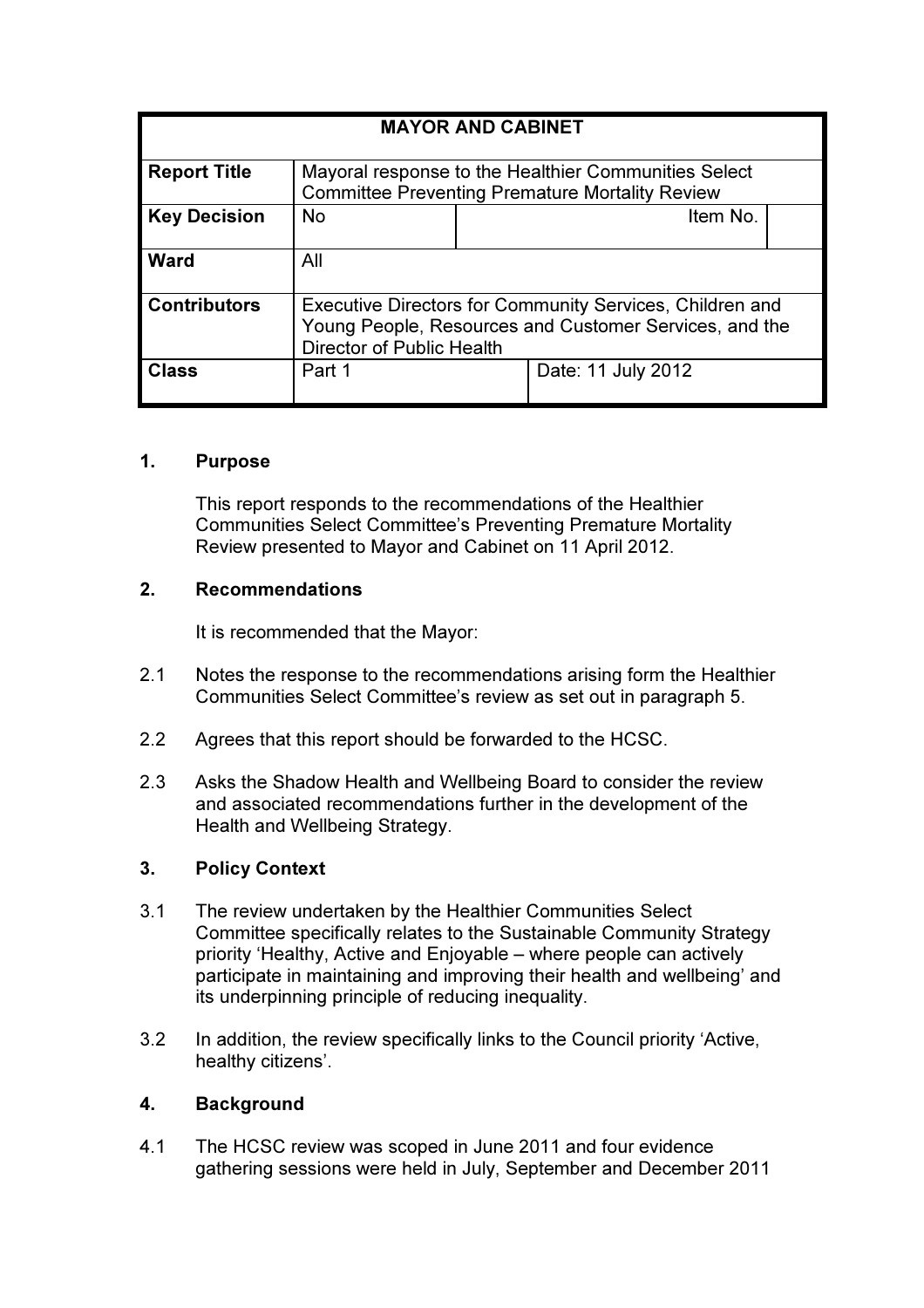and February 2012. The Committee agreed the report and recommendations in March 2012.

- 4.2 The aim of the review was to assess the current actions being taken to address the main causes of premature mortality in Lewisham, in order to assess the effectiveness of current interventions in improving outcomes and reducing the rates of premature mortality across the Borough.
- 4.3 On 11 April 2012, the Healthier Communities Select Committee presented their review and its findings to Mayor and Cabinet. The Executive Director for Community Services was tasked with coordinating a response from all Executive Directors and Lewisham's health partners.

# 5. Review Recommendations

## Smoking

5.1 All GP practices should be encouraged to offer a Stop Smoking Service, either alone or in partnership with neighbouring practices. If this is not possible for an individual practice, the GP should actively refer patients who smoke to the Lewisham Stop Smoking Service.

## Response

*The number of Lewisham GP practices which do not offer a Stop Smoking Service in their practice has reduced from 20 to 12. Of these, 3 practices based in the Waldron Health Centre with no in-house service refer patients to the accessible day and evening 'drop in clinic' run in this health centre. Torridon Rd practice now has an advisor and a clinic run by the Stop Smoking Service.* 

*The local enhanced service level agreements between GP practices and the Stop Smoking Service are being revised to include a requirement for all GPs and nurses to take an online training module on very brief advice. This training is to encourage GPs to refer more patients to the Stop Smoking Service.* 

*This year's Quality Outcomes Framework for GP payments has a change to incentivise the percentage of patients with long term conditions who smoke whose notes contain a record of an offer of support and treatment within the preceding 15 months. This is in addition to recording smoking status.* 

*Referral 'prescription' pads have been printed by the Stop Smoking Service for GPs to give to patients to encourage them to contact the service directly.*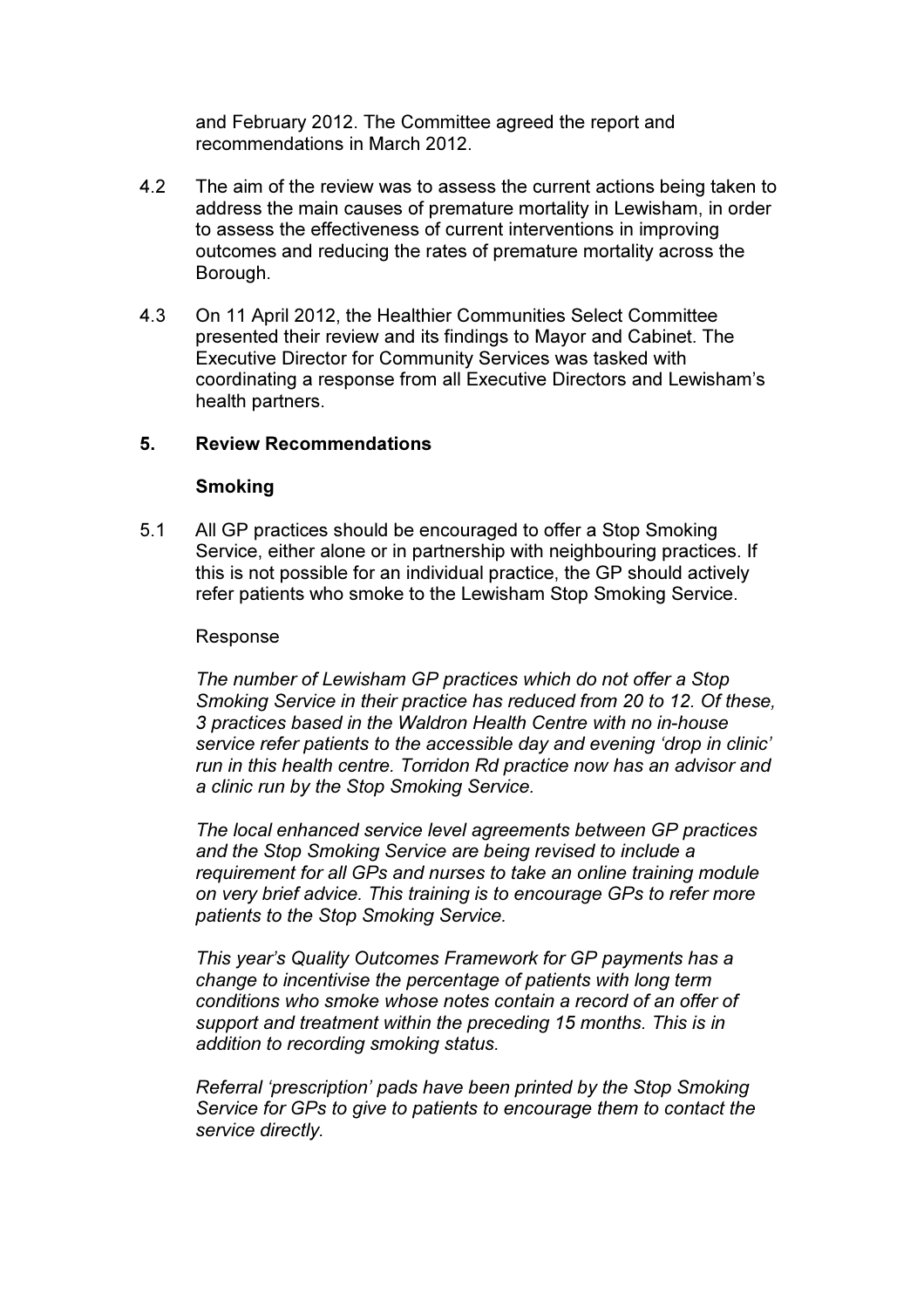5.2 The Stop Smoking Service should continue to extend its services to reach more people in more non-medical venues.

## Response

*The Stop Smoking Service ran a programme of mobile unit visits to shopping centres at Lewisham, Catford and Deptford between January and March this year and in preparation for No Smoking Day in March. Flyers were produced by Lewisham Council communications team to advertise the visits and these were circulated in Voluntary Action Lewisham's newsletter. The service ran drop in sessions at Lewisham police station, Catford Bus Garage and Laurence House this year and will revisit workplaces or community settings from time to time.*

5.3 The Stop Smoking Service should undertake more targeted work focusing on community groups, particularly those that are currently under-represented in the service's usage figures such as South-East Asian communities and Eastern & Central European communities.

## Response

*Posters promoting the service have been translated into other languages including Polish. Stop smoking advisors are able to support people in a number of languages including Bengali, Gujerati, Hindi, Punjabi, Urdu, Polish, Russian, Farsi, Turkish and Swahili.* 

5.4 The Stop Smoking Service should look at developing its promotion and outreach work, to include publicising the service with posters and leaflets in relevant languages, in a wider range of locations, such as specialist food shops, betting shops, pubs and mini-cab offices.

# Response

*An advisor visited betting shops in Deptford High St as part of a promotional campaign in the Deptford and New Cross area, and spoke to staff and left stop smoking service cards for customers.* 

*Although the outreach mobile unit visiting Lewisham and Deptford markets was not targeting specific ethnic minority groups, it was a useful way of reaching a good cross section of Lewisham's residents.* 

*It is acknowledged that more work needs to be done to target specific communities with high smoking prevalence which do not currently use the service.* 

5.5 The Council and Public Health in Lewisham should ensure they monitor the impact of the Tobacco Advertising and Promotion (Display and Specialist Tobacconists) (England) (Amendment) Regulations 2011 and the 'Protection from Tobacco (Sales from Vending Machines) England Regulations 2010'.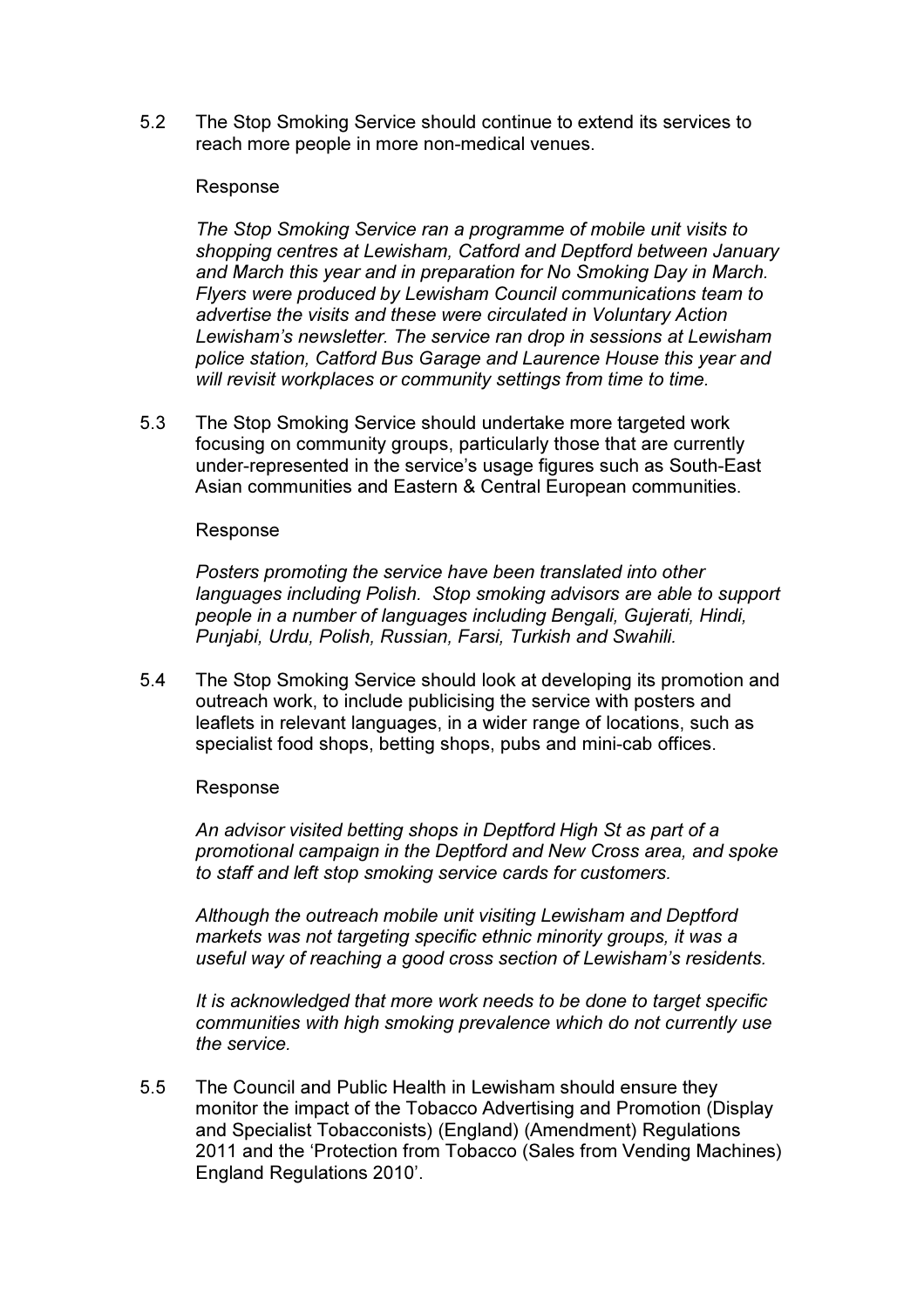## Response

*Please see the response to recommendation, in para 5.6 below.* 

5.6 The Council should ensure that Trading Standards continues its work to monitor and address all illegal sales of tobacco, including under-age sales, and any breach of the new regulations.

#### Response

*The Trading standards team has visited premises that are now subject to the provisions prohibiting the display of tobacco products which came into force on 6 April 2012 in order to confirm compliance. The new law currently applies to 'large shops' (i.e. those with a relevant floor area exceeding 280 sq m) and to date no local compliance problems have been encountered. Further monitoring will be carried out to confirm ongoing compliance. The prohibition takes effect in 2015 in respect of other premises.* 

*Premises hosting tobacco vending machines have also been contacted to ensure that the machines are now not available for public use and monitoring of ongoing compliance will also be carried out.* 

*Checks to detect illicit and otherwise illegal tobacco products will also continue as will action to detect so called 'niche' tobacco products such as 'shisha'. A number of 'niche' products have recently been seized for failure to comply with health warning label requirements. The service is working with health and trading standards partners across South East London to identify sources and outlets of unlawful product in order to apply a targeted enforcement approach.* 

*Surveys to ensure that age restricted goods are not unlawfully sold are ongoing and this includes tobacco/cigarettes. Further checks will also be made to ensure that unpackaged cigarettes are not sold to any customer.* 

*It should be also noted that street trading licence conditions have recently been adopted to include a requirement that no new licences to sell tobacco or smoking accessories will now be granted.* 

5.7 Children should be taught about the consequences of smoking from a suitable age in primary school.

#### Response

*This already happens in primary schools as part of the PSHE and science curriculum.* 

*Schools take very seriously their responsibilities to teach children about the effects of smoking, with most doing this with children much younger than year 6.*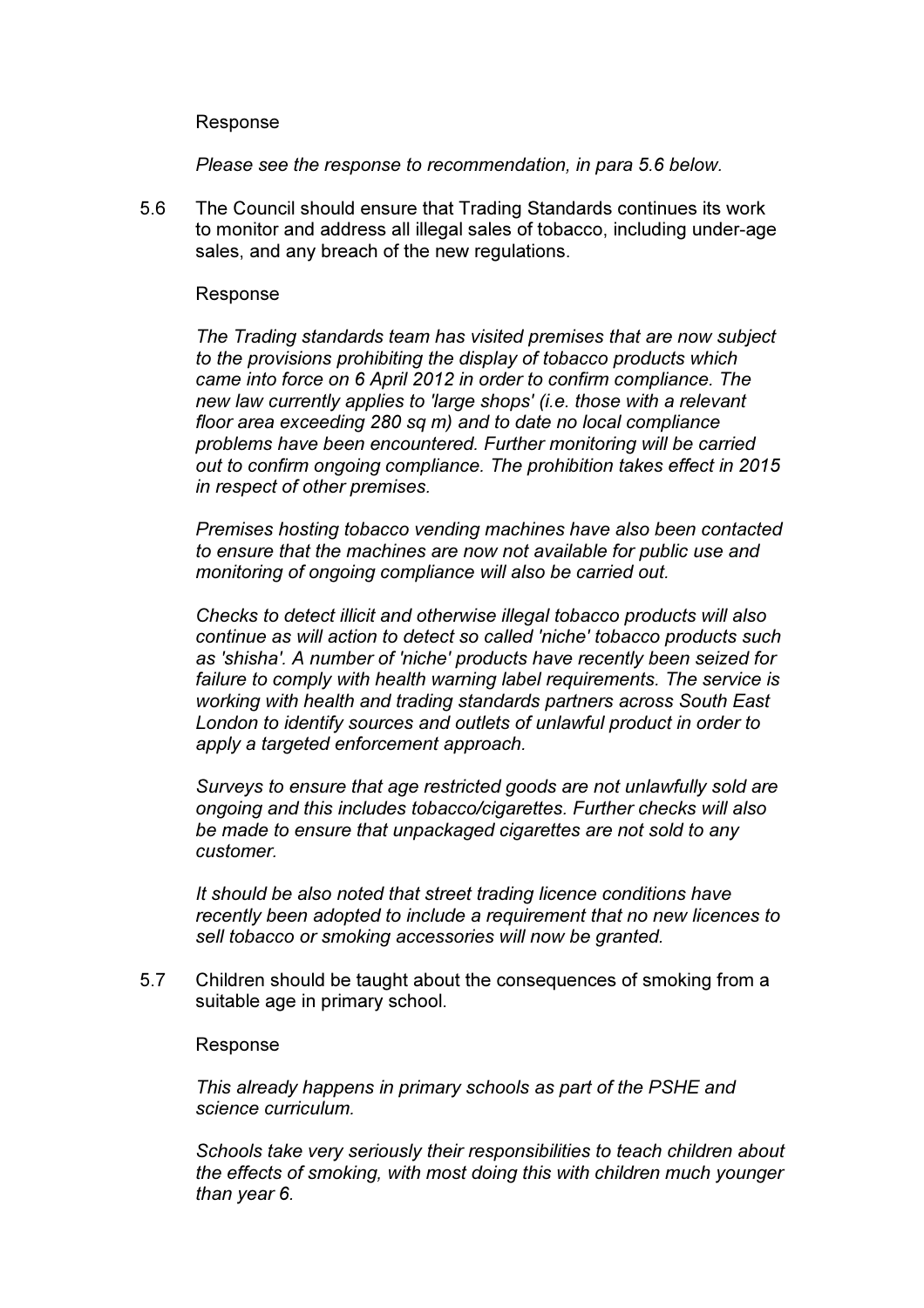*By year 6 (age 10), pupils know a lot of the basic facts – e.g. that it is bad for your health and can cause cancer. However, the evidence is that giving information alone does not change behaviour and young people may not be sufficiently motivated to change their behaviour by being warned about health effects in later life.* 

*In addition, the Junior Citizens' half days, organised by the community police and fire brigade, have input from the Drug and Alcohol Team, so that information on tobacco use is presented to all Year 6 pupils who participate in this programme.* 

5.8 Teaching children about the dangers of smoking should not be done just once, but repeated at appropriate times throughout their school life, with age appropriate levels of information about the consequences given, so that the message is re-iterated regularly and appropriately.

#### Response

*In both primary and secondary schools, pupils will revisit this two or three times especially within the science curriculum.* 

*In addition, schools have tested a programme this year (organised through Public Health) which trains year 8 (ages 11-12) pupils about tobacco to become peer educators. There is evidence that young people may be more influential with their peers than adults and that involving young people in this way is effective. More schools are interested to do so next year.* 

5.9 With older children, the messages about smoking should be delivered in the same way as those about illegal drugs; to ensure that the addictive nature and harmful effects of smoking are clear, graphic and shockingly laid out to young people. Any anti-smoking campaign targeted at young people should also use modern technology and social media to consolidate the message and increase the reach of the campaign.

#### Response

*All secondary schools are proactive in delivering anti-smoking messages in a variety of mediums. In some schools, school councils raise awareness and deliver anti-smoking campaigns.* 

*Lewisham's communications team has been helpful in promoting campaigns to stop smoking and is currently advising the Tobacco Free Future Delivery Group on how to promote locally the national 'smoke free homes and cars' campaign. This will include the use of modern technology and social media. One of the key messages in anti-smoking campaigns is that smoking causes more deaths than misuse of alcohol and illegal substances combined. A full communications strategy will be available later this year.*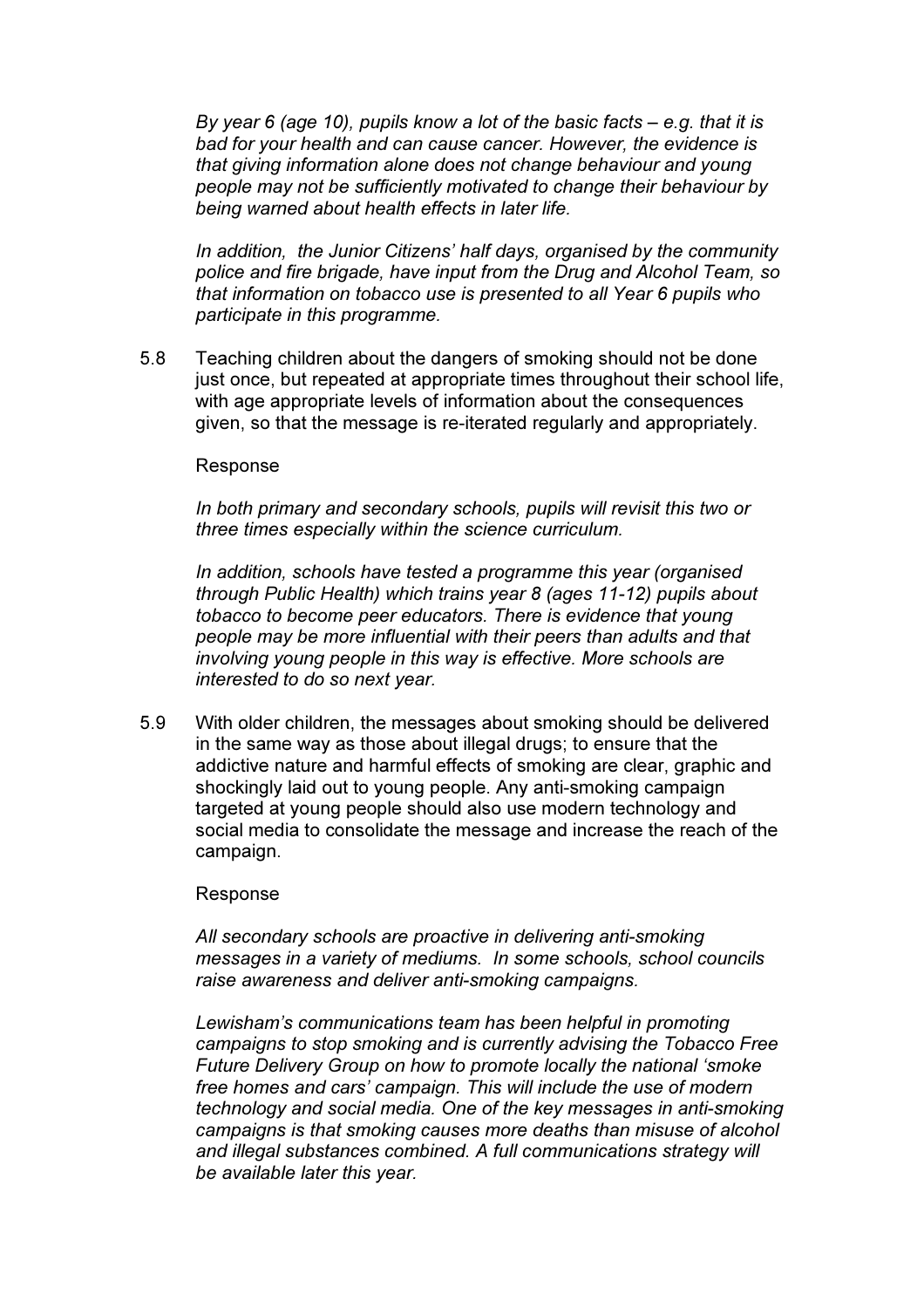## **Obesity**

5.10 Maternal obesity is a growing problem in Lewisham, and a targeted approach with mothers to be and young families should be developed and delivered via midwifes and ante-natal services.

### Response

*Public Health Lewisham leads a number of initiatives aimed at preventing or managing overweight and obesity in mothers and young children.* 

*The first of these is a programme of work to promote healthy weight in pregnancy, and to deal with maternal obesity in particular. This programme focuses on the training of midwives in raising and managing the issue of healthy weight with mothers who are overweight or obese; improving the information available to women and partners planning to be pregnant as part of the maternal obesity care pathway.* 

*Secondly, Lewisham's Children and Young People's Partnership is committed to attainment of UNICEF Baby Friendly status. The focus of work necessary to achieve this status is the development of midwives, health visitors and children's centre staff, as well as primary care, volunteers and others so that breastfeeding and weaning support is consistent and universal in Lewisham. In addition ,the Partnership is working with local businesses and owners and managers of public venues to promote a baby friendly environment. All these measures have already resulted in the Partnership achieving the Stage 1 Baby Friendly award and the aim is to achieve Stage 2 by October 2013. Along with a huge range of other benefits for child and mother, exclusive breastfeeding for around 6 months and the appropriate introduction of solid foods thereafter helps prevent overweight and obesity in children.* 

*Thirdly, a programme of work on prevention of overweight and obesity in children under 5 is delivered in partnership with health visitors, children's centres and other key stakeholders. The areas covered include training, developing local resources to support weaning and increasing opportunities for parents/carers to improve their cooking skills through participation in cookery programmes.* 

*Finally, Public Health Lewisham has recently commissioned weight management services as part of an integrated care pathway to help overweight and obese children and young people, and their parents, manage their weight so as to achieve a healthier, more active life and a more healthy weight. Services available include targeted and specialist weight management programmes for children aged 0-16 years. For mothers and young children under 5 targeted programmes include oneto-one sessions with a dietician and a variety of family nutrition and activity programmes including 'new mum new you' for postnatal women.*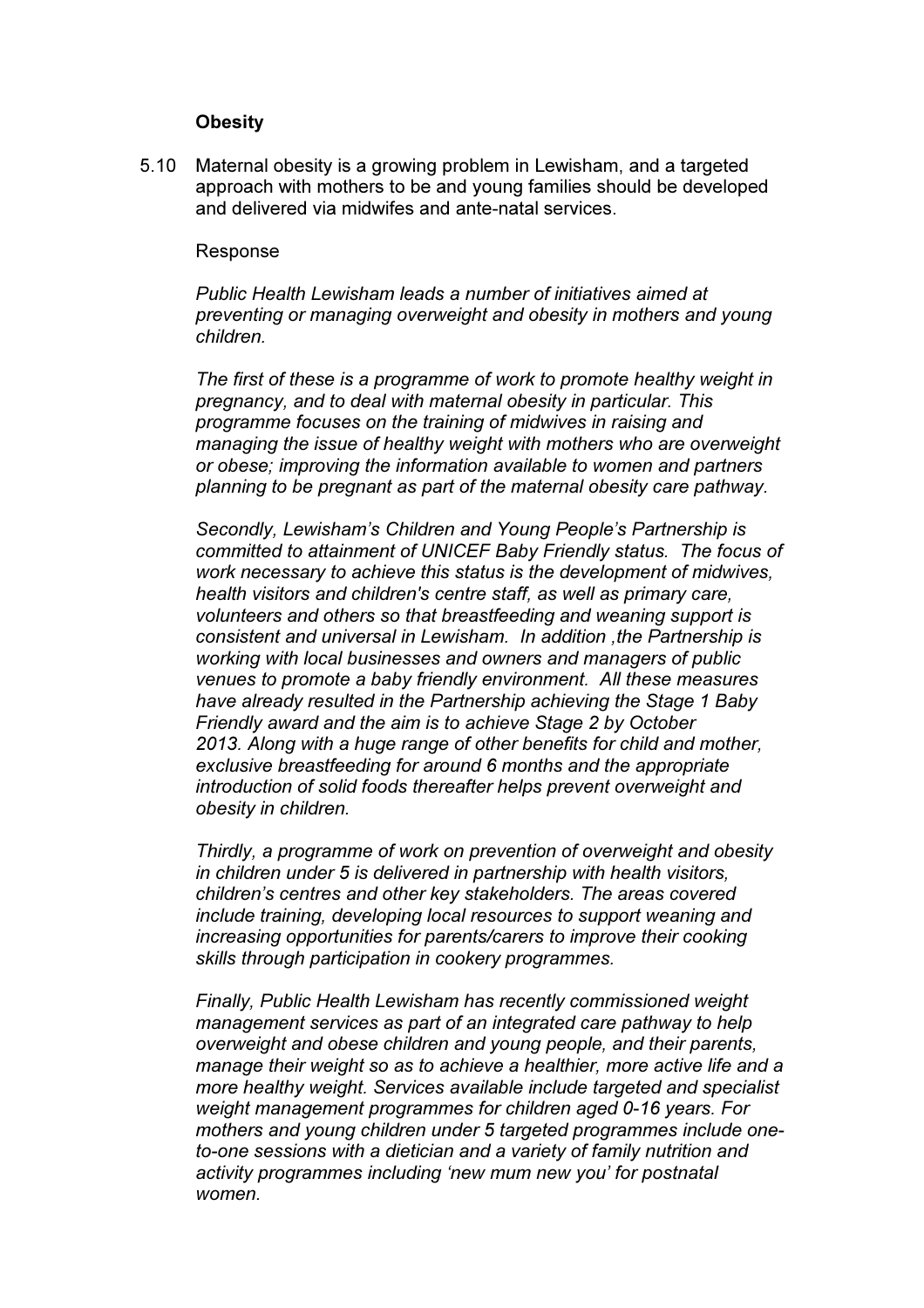5.11 The Downham Nutrition Partnership Model should be rolled out more widely across the Borough.

## Response

*Aspects of the DNP are being implemented as and when funding becomes available e.g. the 170 project employs a nutritionist to support community groups develop healthy eating initiatives as part of the North Lewisham Plan.* 

5.12 The MEND programme, or similar evidence based programmes, should be rolled out as widely as possible across the borough.

## Response

*Additional weight management services for children have been commissioned for 2011-13 and are now accessible for a wider age range covering 0-16 years across the borough.* 

5.13 All schools should be encouraged to promote a healthy relationship with food to all pupils in all appropriate ways, through personal, social and health education (PSHE) and all other interactions with pupils, such as school dinners and vending machines.

## Response

*Healthy eating and nutrition is covered in the curriculum as part of the PHSE and science curriculum, which includes encouraging pupils/parents to ensure that they eat a balanced diet and healthy packed lunch.* 

*Healthy eating is also considered across the whole school day to provide a consistent approach. Since 2009 food and nutrient based standards for school food are mandatory in all maintained school. This includes the school meal and vending machines but these standards do not apply to packed lunches. All Lewisham schools achieved National Healthy School Status in 2011 which involved evidence of how the whole school approach was used, including a welcoming eating environment to encourage positive social interaction of children and young people.* 

5.14 All schools should incorporate into the curriculum opportunities for their pupils to prepare and cook healthy meals, and at after school provision and extracurricular activities where practicable. This should occur at all key stages.

## Response

*Healthy eating and tasting opportunities are included in PSHE and Design and Technology for primary school children. Food in D&T and learning to cook are currently part of the Design and Technology*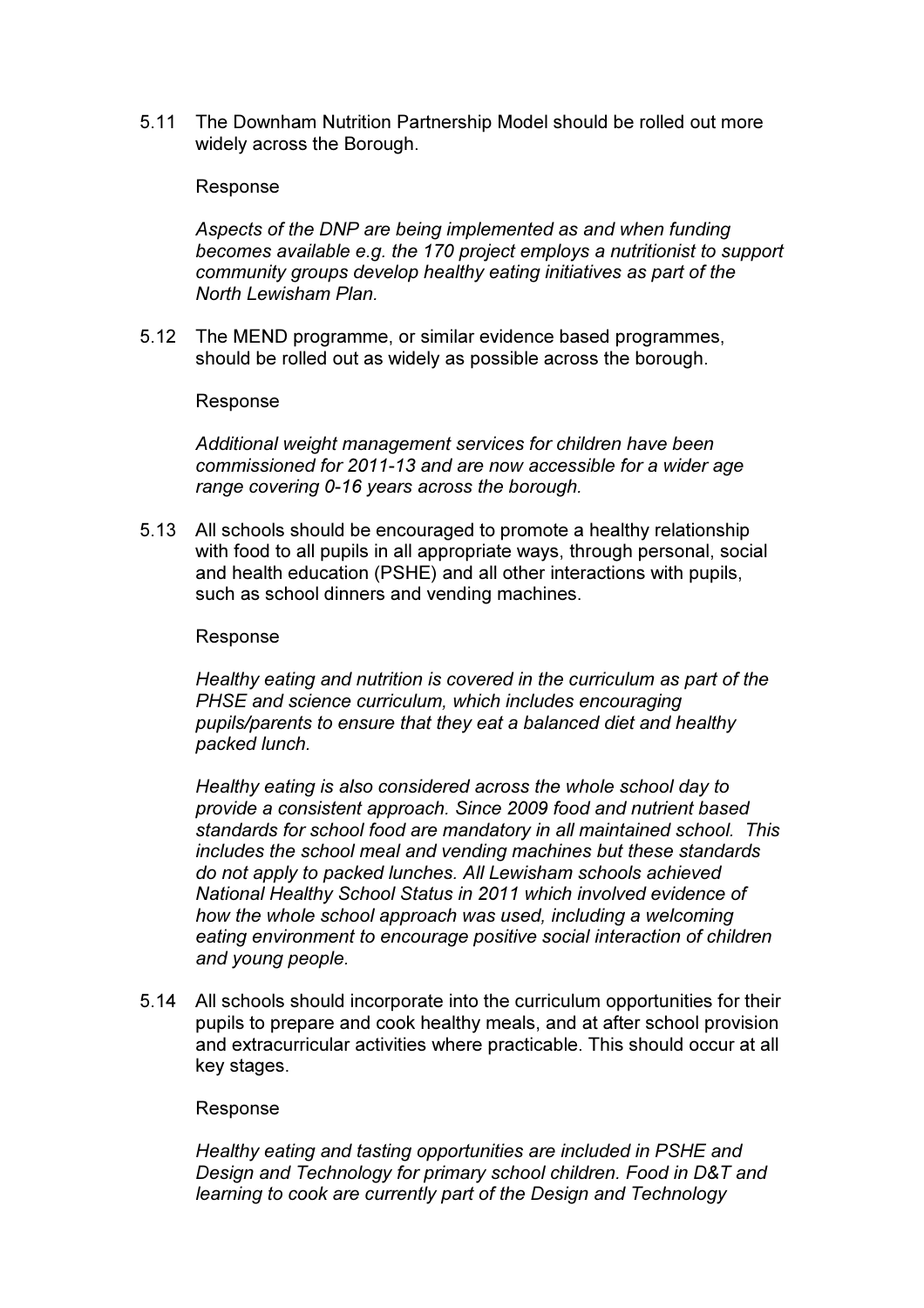*national curriculum at key stage 3 (ages 11-14). This includes practical cooking skills and healthy eating.* 

*Many schools also offer cookery clubs as part of the extracurricular activities, with 16 schools part of the Let's Get Cooking Network. Schools with existing cookery clubs have been encouraged to register with the scheme as they may receive £500 funding and can access training and resources.* 

*Primary schools also run the Fun In Food programme, run in partnership with Chartwell's and NHS Lewisham, using fun techniques such as how to make smoothies to encourage learning about diet, nutrition and cooking.* 

5.15 Healthy school dinners in all schools should be varied and flavoursome. All schools should follow the good example set by some Lewisham schools and ensure that a culturally diverse range of hearty, healthy meals are provided.

#### Response

*Lewisham and its caterer Chartwells are working to continuously improve both the school menus, food quality and delivery processes to ensure that the meals served have maximum appeal to all pupils. Menus are culturally diverse and are on a three weekly cycle. Full menus are changed on a termly basis. Following the contract requirements Chartwells engage with the pupils and schools through school council meetings, promotional exercises such as meal making competitions (On Your Marks) and cookery classes run after school. Lewisham officers ensure that meal uptake is monitored on a day to day basis. The Central catering contract staff believe wholeheartedly in quality and delivering to a multi-cultural client group. In Lewisham Central Catering Contract Primary schools meal uptake is at a higher level now than prior to this positive intervention.* 

5.16 In light of recent increases in cost, pricing of school meals for secondary school children should compare as favourably as possible with the cheap fast foods available locally to the school, to encourage young people to choose the healthier meals for financial as well as health reasons. Those secondary schools that currently allow students off site at lunch time should review that policy, and consider the health benefits of keeping students on site at lunch time.

## Response

*The cost to Lewisham parents of purchasing a healthy 2 course Primary school meal rose to £1.70 at Easter. This cost compares very favourably to the majority of London Boroughs where the cost is closer to £2.00 and in some cases exceeds this sum. A full 2 course Secondary school meal costs the parent £2.10. In practice many Secondary school pupils choose not to have the full meal and instead*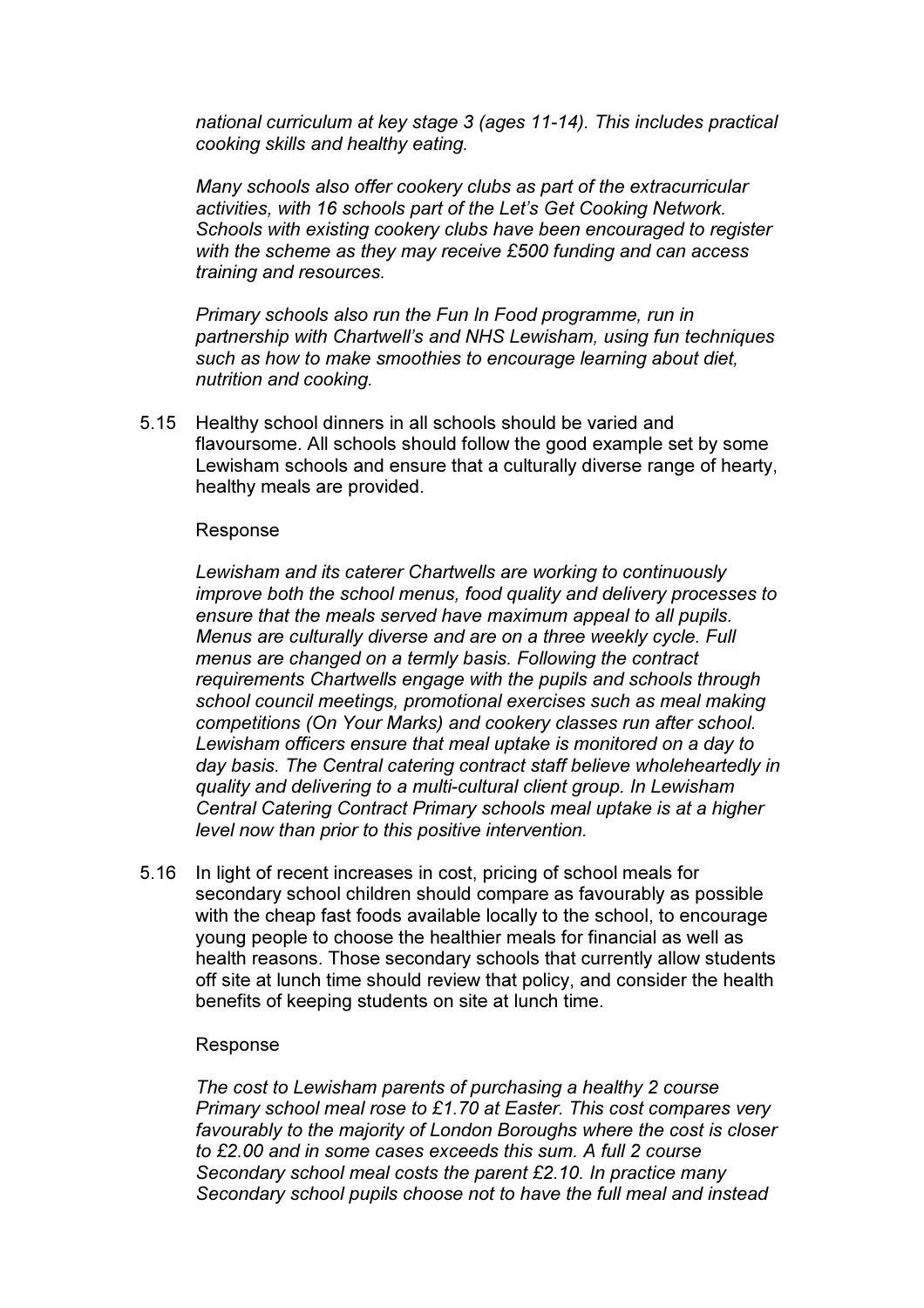*pay for elements of the menu that both appeal and are quick to eat. For this reason all menu items have been structured to offer dishes that are healthy, are well produced and have popular appeal in the opinion of the pupils (surveys are undertaken to determine the appeal factor). The majority of schools keep pupils up to year 11 on the school site over the lunch period.* 

5.17 Although all children are taught about the need for a balanced diet and that meals should be balanced between the various food groups, opportunities to learn and develop food preparation and cooking skills to prepare quick and easy healthy snacks and meals should be offered throughout schools, not just for those taking a relevant GCSE course.

## Response

*In Primary Schools, healthy eating and tasting opportunities are included in PSHE and Design and Technology. Pupils are, from a young age, given lessons where they prepare and eat a range of healthy snacks. There has more recently been a move towards the provision of health snacks at break times, often prepared by older pupils and sold/offered to younger pupils as alternatives to less healthy snacks.* 

*Most schools offer cookery clubs as part of extracurricular activities, with 16 schools part of the Let's Get Cooking Network. Schools with existing cookery clubs have been encouraged to register with the scheme as they may receive £500 funding and can access training and resources.* 

5.18 Parenting Support offered through the Early Intervention Programme should include nutrition, budgeting and cooking guidance as part of the support offered to parents.

## Response

*All early intervention services, including children's centres, provide support on nutrition, budgeting and cooking where that is identified as needed for individual families. Early intervention services also work in partnership with specific weight management and nutrition services to ensure that advice and guidance is joined up and not duplicated across services.* 

5.19 The Committee welcomes the fact that Lewisham has a wide range of markets selling a wide range of fresh and affordable fruit and vegetables, and this should continue to be supported, encouraged and promoted.

## Response

*Of the 3 designated street market areas in the Borough, Lewisham High Street Market is widely known with a good reputation for the*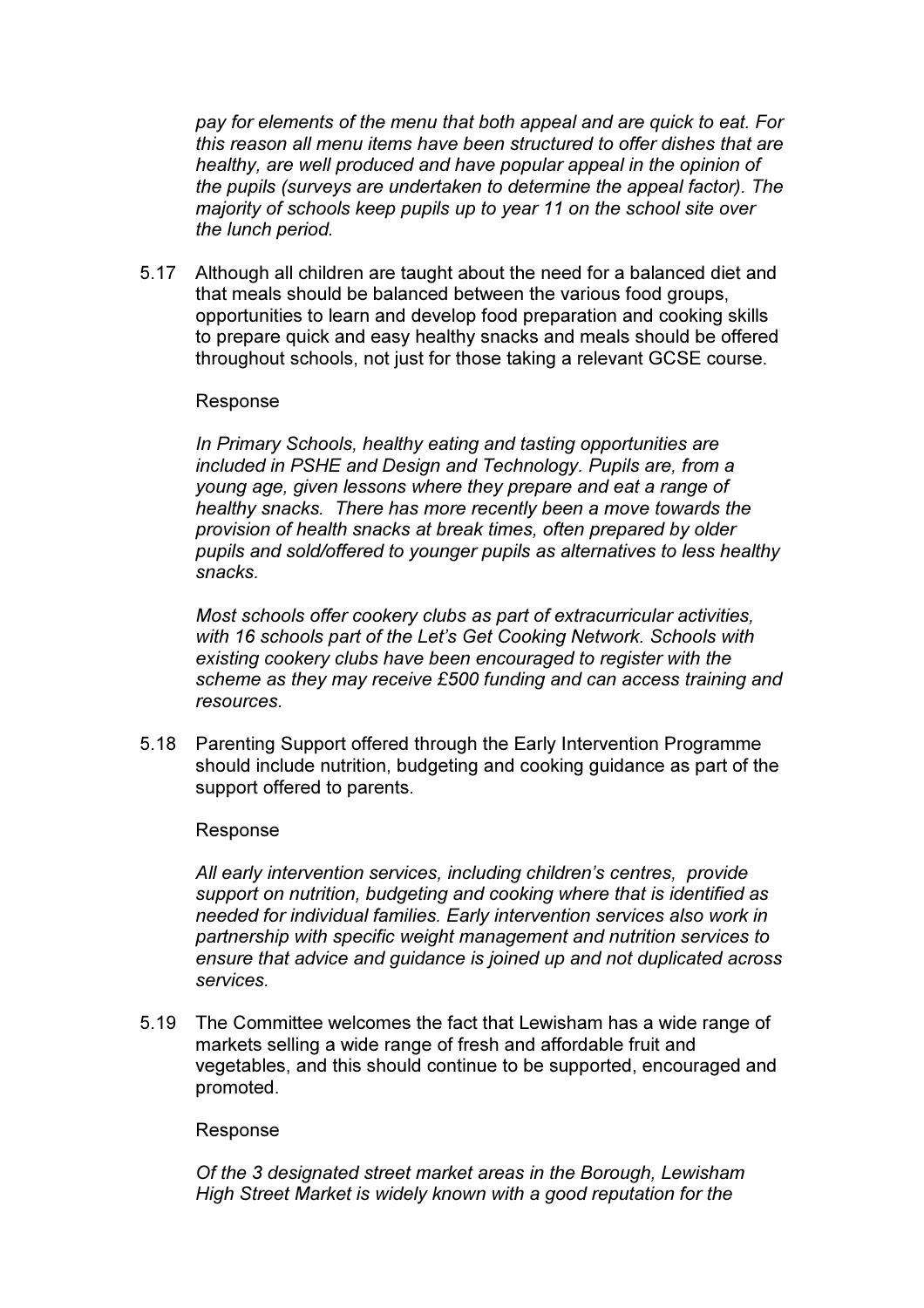*availability of fresh fruit and vegetables and the Markets team consider that the market is currently well served for these commodities as is Catford. The Deptford market area has a smaller proportion of market traders selling fruit and vegetables and it is considered that some scope for increasing its availability there does exist although no recent expressions of interest have been received. The product range and mix in all of Lewisham's street markets is kept under continual review.* 

*The Markets team works with the communications team on ways to promote the markets and will continue to do so, e.g. special market events linked with 'National Markets Fortnight'. Healthy eating and tasting sessions have previously been held in Lewisham High Street Market and the Markets team is intending to survey the range and origin of the fruits and vegetables available there with a view to using this as a promotional feature.* 

*It should be noted that the various farmers markets operating within the Borough are not directly controlled by the Council.* 

5.20 The Committee notes the use of cumulative impact zones for alcohol, and asks officers to explore the possibility of developing a similar model in relation to fast food outlets, particularly around all Lewisham secondary schools, to develop and promote Lewisham as a healthy choices borough.

#### Response

*The Planning Service is currently reviewing the Council's detailed planning policies as part of the preparation of a Management Development Plan Document. The service will ensure that the suggested policy approach to fast food outlets, particularly around all Lewisham secondary schools, and developing and promoting Lewisham as a healthy choices borough is fully considered and discussed with public health colleagues as part of this process.* 

5.21 The Council should explore developing explicitly within the local development plan and in all relevant local planning policies, the encouragement of healthy food outlets, shops, businesses and facilities.

#### Response

*Please see the response to recommendation 20 in para 5.20 above.* 

5.22 Within the Borough's business awards, the Mayor should consider including an award for healthy businesses, those who encourage, promote and support healthy eating and living in their local community.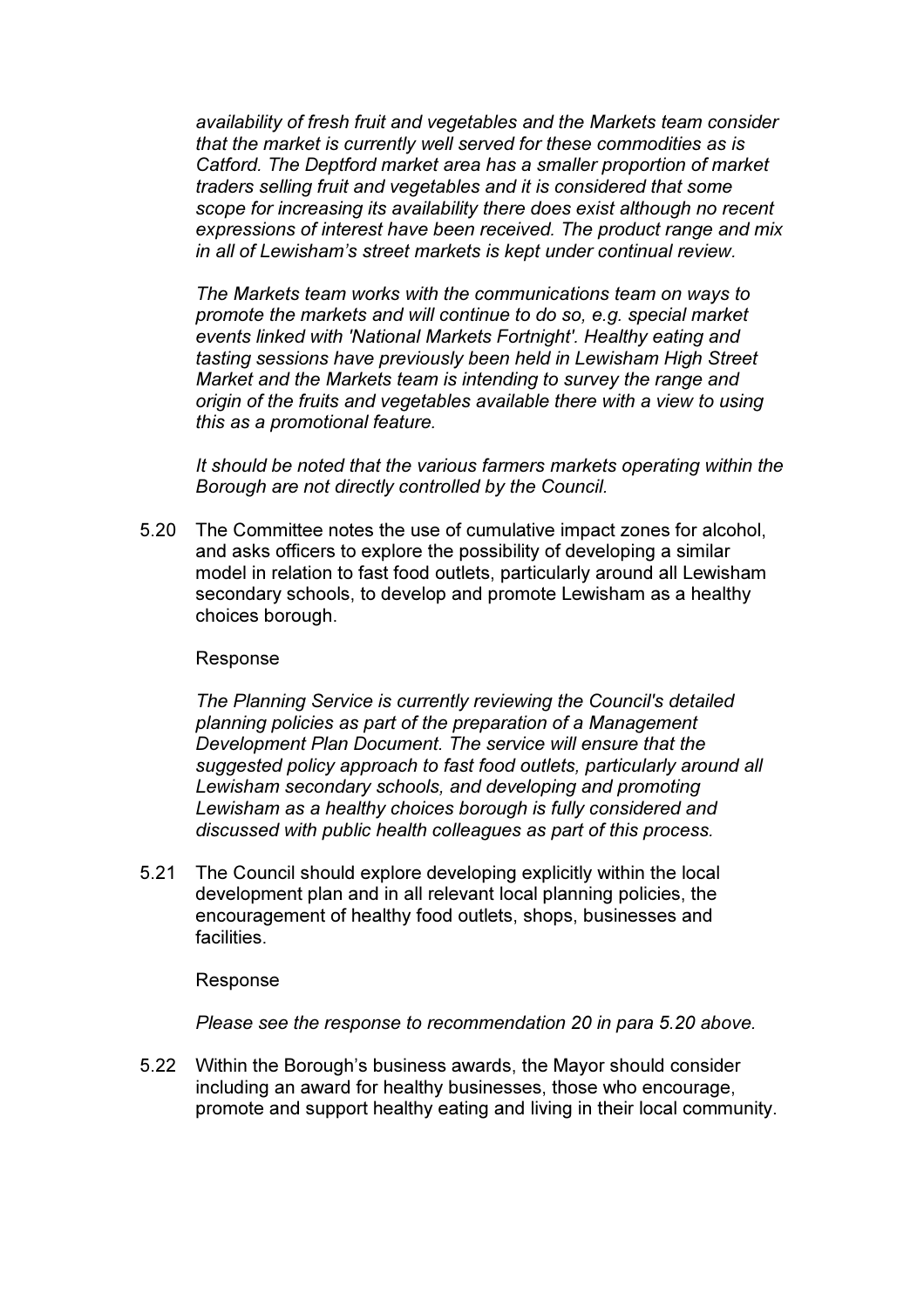## Response

*The Business Awards will actively promote healthy eating and living in the community as a particular theme in either the Autumn or Winter awards process. The theme will be included within the Corporate and Social Responsibility category, and the awards team will specifically target, among others, food retailers, gyms, and community organisations running fitness classes.*

5.23 The Health Checks programme should be more widely promoted, via the Council and partner websites, GP practices, within the voluntary sector and the LINk.

## Response

*The NHS Health Check programme has been promoted via the NHS South East London website, Lewisham Council (Sport and Leisure) website, a poster campaign across Lewisham, Lewisham Life, (including online) and other local newspapers. GP practices, community pharmacies, and local voluntary groups have been supplied with posters and leaflets to promote the programme. New campaign material has just been produced and plans are in place to promote through the Lewisham council website and partner organisations.* 

5.24 Local Pubs and restaurants should be encouraged to provide and promote healthy snacks and meals.

# Response

*Public Health are piloting working with local businesses in Bellingham to promote healthier food options in 2012/13.* 

# Physical Activity

5.25 The GP referral scheme should be clearly monitored and reported, and the referring GP practice should monitor the uptake and outcomes for each patient they refer. GP practices should also help patients understand the value of the services to which they are being referred and promote uptake.

## Response

*The referral scheme has been the subject of a full review by Lewisham Council, NHS, GPs and Leisure Contractors. A clear and robust methodology for monitoring will be put in place which includes clear and identifiable individual patient feedback to GPs. A new referral form has been developed with GPs which is linked to the IT clinical system used in primary care which will mean that feedback from leisure contractors to the GPs will be scanned into patient notes and linked back through the system. In addition, as part of the review, local GPs have been attending workshops on physical activity benefits and*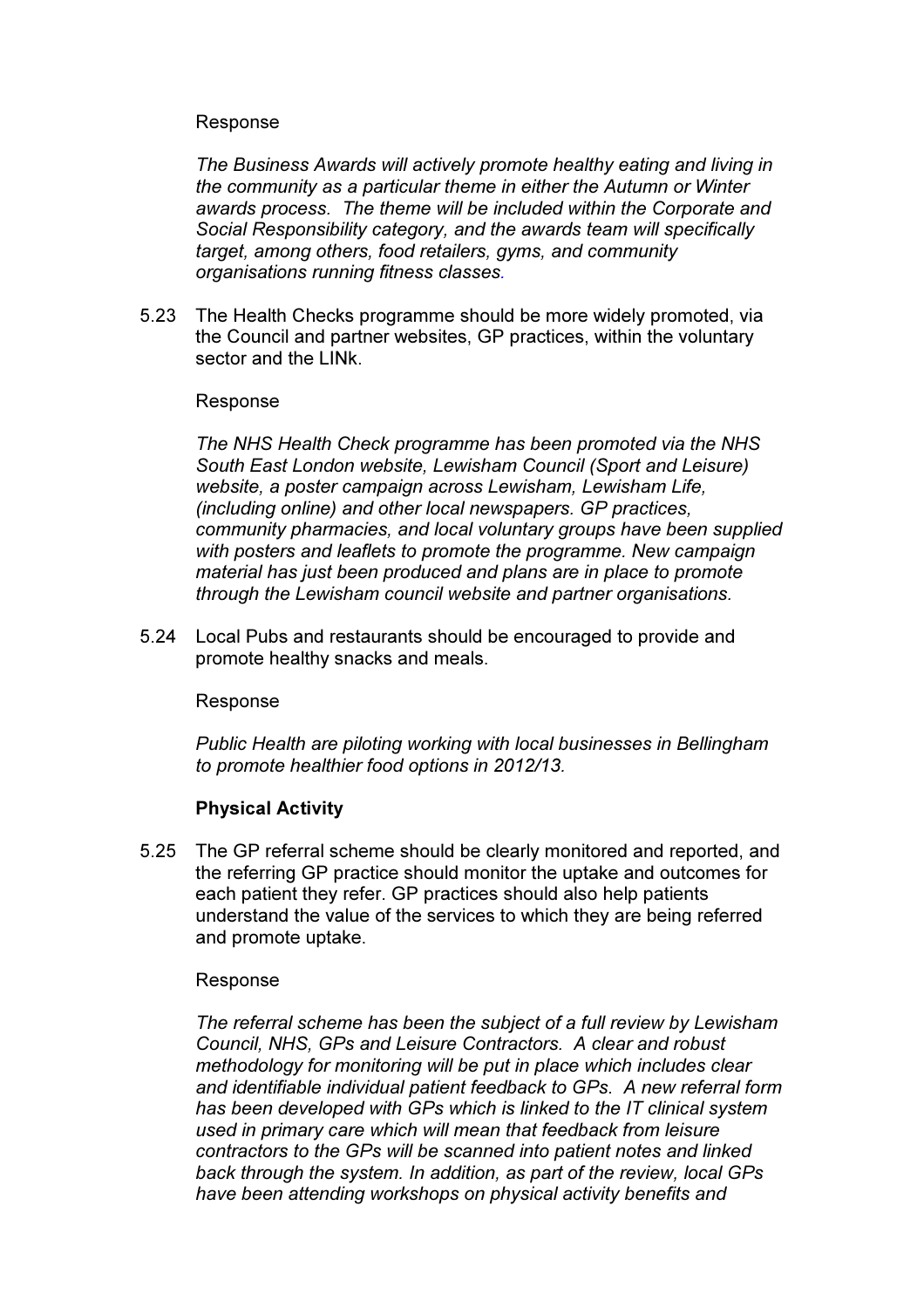*motivational interviewing to better promote to their patients. Quarterly reporting of the Referral scheme will go to the Lewisham Physical Activity Partnership and then on to the Health and Wellbeing Board.* 

5.26 Primary Care Staff should all implement and promote the Let's Get Moving Physical activity Care Pathway to patients with long term conditions.

## Response

*A programme of training on the Let's get moving pathway for primary care has been implemented in 2011 and will continue in 2012/13.* 

5.27 Leisure providers providing the GP referral exercise service should ensure that people referred are given appropriate choices of timings, and that some sessions are organised around age groups and gender groups where preferred, so that cohorts of users can be developed and supported as a group. Support to complete the course, and reduced membership subscription incentives and signposting to more activities, once the course is completed, should be offered if possible.

## Response

*The newly developed joint referral form now offers patients an option, initially at GP referral stage, to select a centre, and at Leisure centre appointment stage they can identify preferred timings. In addition a more targeted set of sessions is being developed around age. On the whole women make up the larger percentage of users of leisure facilities, and the focus has been on increasing the number of men and this will continue. The new improvements to the referral system will enable group bonding and a reduced membership is being introduced for Referral patients after their course. In addition, a new virtual health hub, along with a newly launched online physical activity directory, will aid signposting. GPs will also have access to these two systems for their own signposting.* 

5.28 All people referred under the GP exercise referral scheme should be able to access the same range of activities across all borough localities.

## Response

*The specification for the referral scheme is currently being rewritten following the review to standardise all elements of the scheme across the borough's facilities.* 

5.29 Fusion and all other contracted providers should be encouraged to ensure that a broad range of affordable, and, where appropriate, subsidised activities are provided and promoted. Planning and promoting those activities should, in part, take direct account of the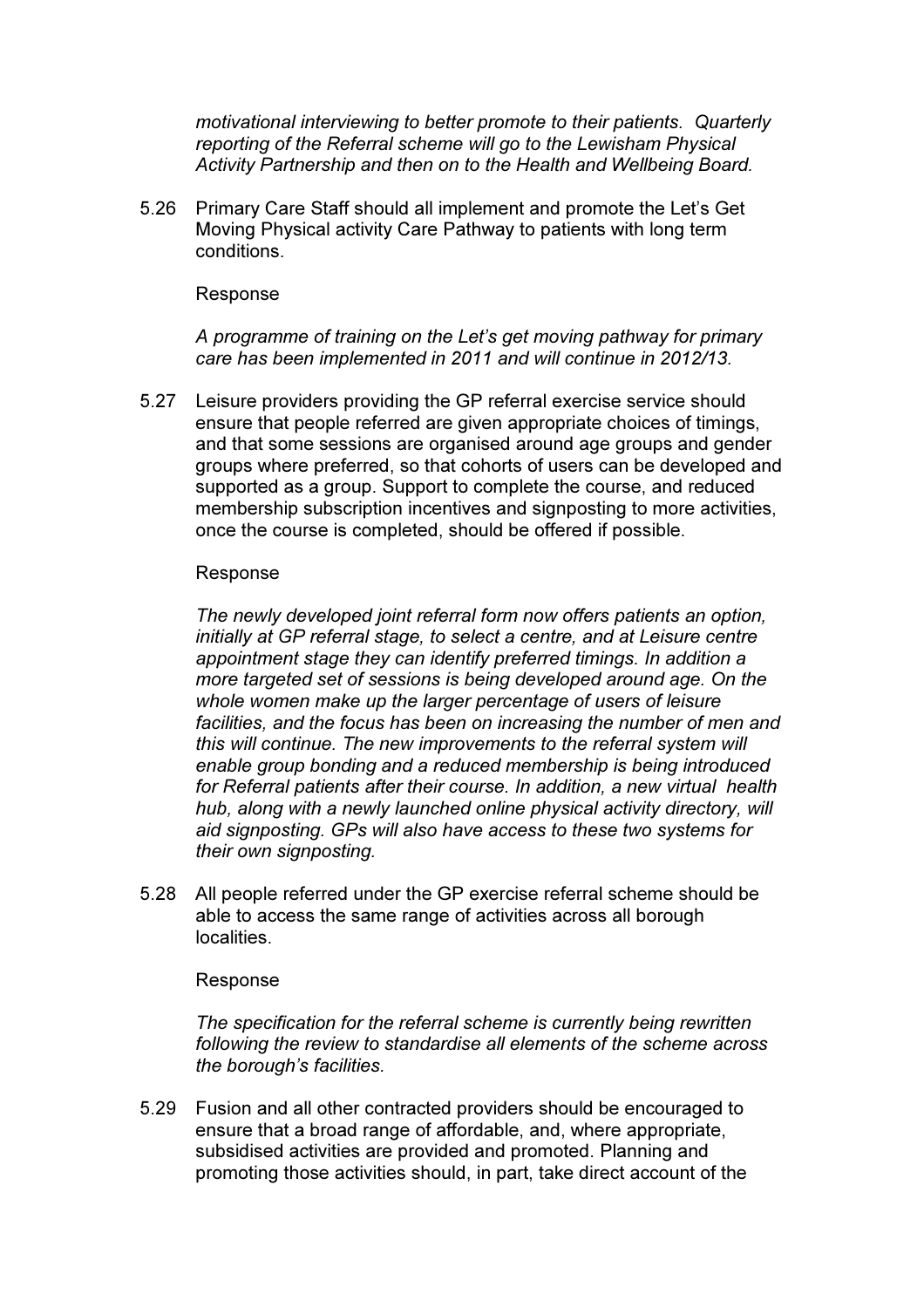views and input of the Positive Ageing Council and seek the input of the Young Mayor and Young advisors. Response

*The specification for the newly awarded leisure services contract to Fusion Lifestyle was informed by consultation with both the Positive Ageing Council and the Young Mayor and Young Advisors. Annually both leisure contractors (Fusion Lifestyle and Leisure Connection) are obligated to provide development and marketing plans with an objective to increase participation in all target groups and these are informed through consultation. Furthermore both leisure contracts present an annual fees and charges proposal to the Council for consideration and approval. Such approval is based on benchmarking similar contracts and value for money. An example of subsidised facilities/activities include use of the Lewisham Plus Card, Exercise on Referral programme, Free Swimming and free spaces for Look after Children on holiday programmes.* 

5.30 Pricing information for all Lewisham Leisure centres and activities should be easily accessible on the Lewisham Council website.

## Response

*Both leisure operators publish their fees and charges on their own respective websites with each site having a direct link from the Council's website.* 

5.31 The Committee welcomes the free swimming programme for under 16's and over 60's in the borough. The Committee considers the Lewisham Plus Card to be an excellent scheme that should be reviewed as planned, and then publicised and promoted widely.

## Response

*The Lewisham Plus card is currently being reviewed in terms of improving the offer and both leisure contractors are engaged in the process. Progress on negotiations with the leisure contractors is to be reported to Healthier Communities Select Committee in July 2012.* 

5.32 The Council should carry out an audit of all sports facilities in the borough, looking at the operational status of all facilities, and the capacity and usage figures of all facilities, including schools, to enable a clear picture of capacity and usage to be developed and used to inform future provision planning and promotion.

## Response

*An audit of all leisure facilities and open spaces was undertaken in 2010 in accordance with the principles of the Planning Policy Guidance 17. As a result the Leisure & Open Spaces was published in May 2010 http://www.lewisham.gov.uk/myservices/planning/policy/LDF/evidence-*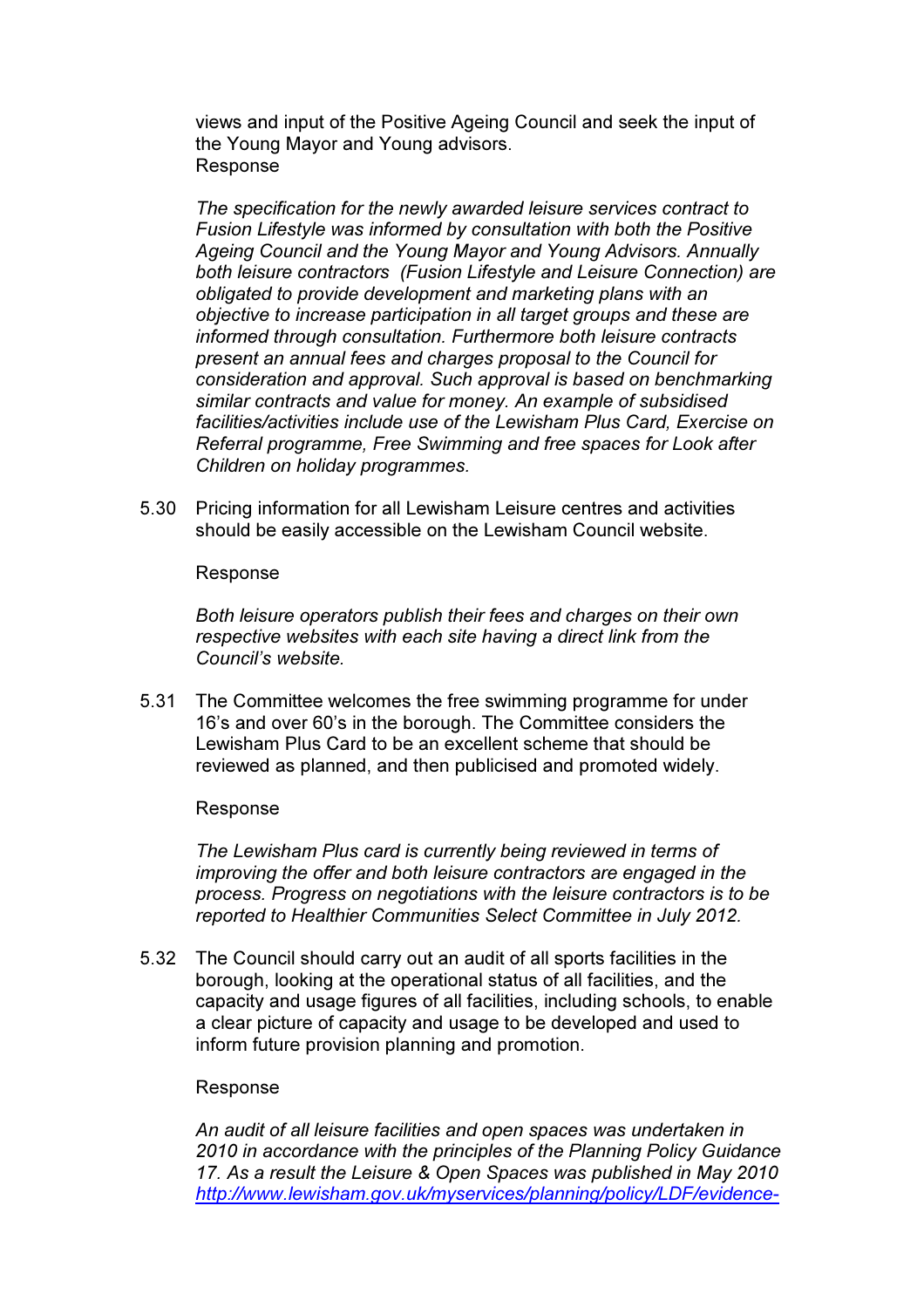*base/Pages/LDF-evidence-base-environment.aspx. This strategy provides an accurate reflection of the Council's requirements in relation to its sports facilities as advised by its population and national governing bodies recommendations. The Sport & Leisure Service work in partnership with colleagues in the Planning Service to ensure opportunities to address gaps or enhance existing facilities as recommended in the Leisure & Open spaces Plan are realised.* 

*The Council also collects a record of the usage of all council run leisure facilities on a monthly basis.* 

5.33 As part of the Olympics preparation, celebration and legacy, free "taster" sessions should be organised and publicised for a wide range of sports before, during and after the Olympics and Paralympics. If these can link in directly with Olympic coverage, particularly on Blackheath with the big screen coverage, that would be welcomed.

#### Response

*Currently the Council is putting in place a number of taster programmes centred around the Olympics and Paralympics and the fantastic opportunity they provide. Highlights include the Sports Programme at the Lewisham Big Screen throughout the Olympics, and then taster sessions at Leisure Centres during the Paralympics. There are also a number of taster events within the Leisure centres around various Olympic and Paralympic Milestones throughout the Summer. In addition there are two TrySport Programmes that are being planned for younger and older people around these periods.* 

5.34 All schools should be strongly encouraged to make their sports and leisure facilities available for the local community and local sport and activity groups to use outside school hours, and actively promote any groups/classes/activities happening at the school to local parents and pupils.

#### Response

*Wherever possible, schools endeavour to make sure that their sport facilities are available for use during the evenings, weekends, and school holidays. A range of opportunities are available for the local community including arts, ballet, street dance, football and swimming.* 

*There is both a vision and a framework in place for schools to make their facilities available for the community and the opportunity for the current main leisure contract to take on the service at zero cost, deal with all risks, and offer a surplus share of income arrangement with schools after basic operational costs are accounted for. There are a number of legal issues relating to the current PFI and BSF secondary schools facilities management operations which are being reviewed at present to enable this to happen. In the interim a web page is being*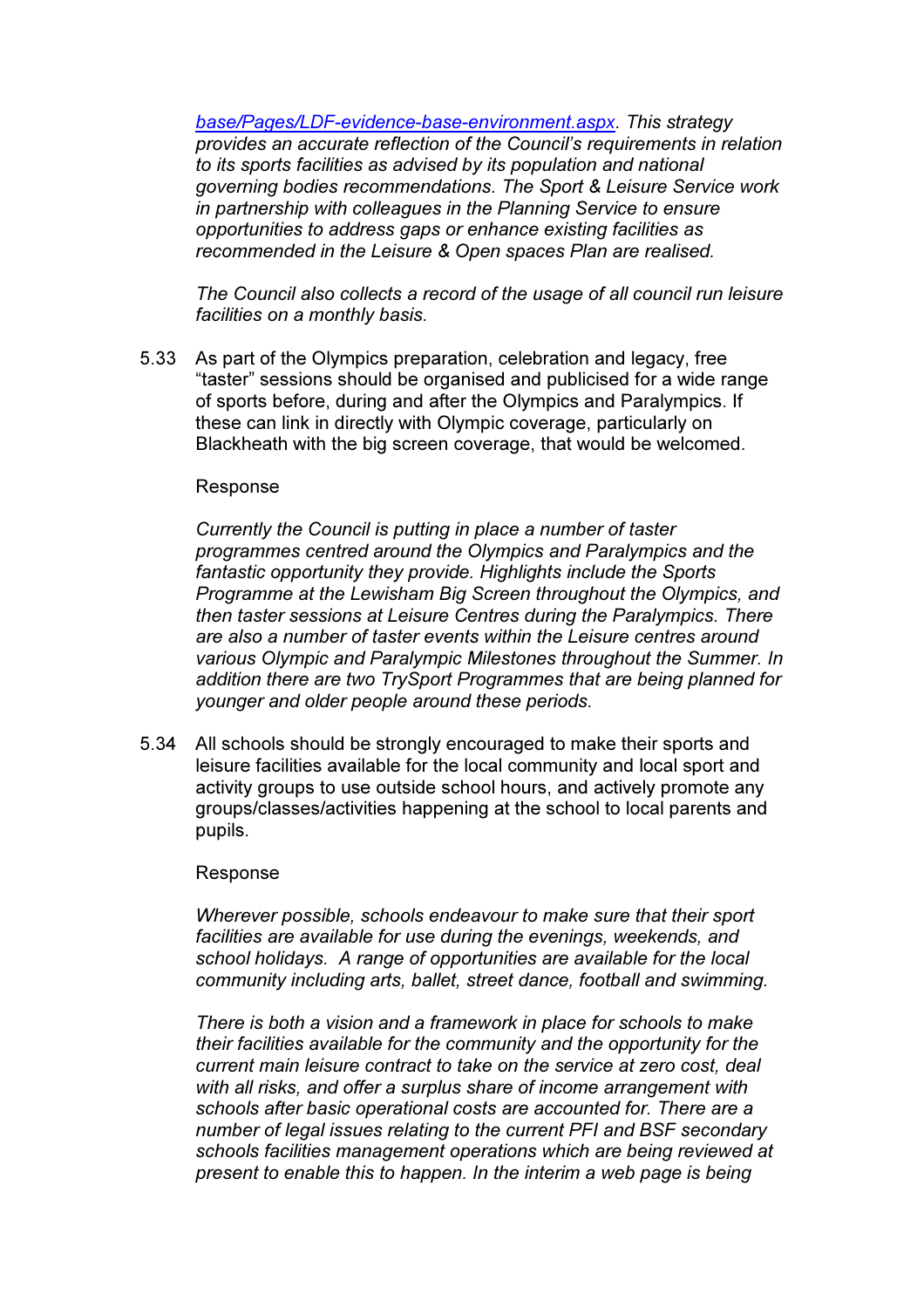*developed showing the current schools facilities that are available for community use, the price and the method of booking.* 

5.35 Schools should strive to provide more than the bare minimum requirements of physical activity for children and young people, both within the curriculum and with a wide range of extra-curricular sporting activities.

### Response

*Primary and Secondary schools offer 2 hours or more of physical activity within the taught curriculum every week. Additionally most schools offer a wide range of extra-curricula sporting activities to their pupils. Where this is not possible because of the physical limitation of the building, the school will signpost parents to additional sporting activity.* 

*There is a concerted effort to ensure that the work that was done by the two School Sport Partnerships (through to August 2011) to help provide a wide and varied PE and School Sport offer continues within the funding available. The new School Sport system of School Games Organisers working with the Lewisham Secondary School Sport Association is ensuring that all Lewisham Schools continue to be involved in additional activities outside of PE, and a number of schools continue to set a shining example in this regard. The Sports Service is continuously looking to access funding for schools to boost their school sport programme.* 

5.36 Physical activity within schools should harness young peoples' interests, so ways of providing opportunities to develop street dance, basket ball and skating clubs alongside more "traditional" sports, within schools should be explored.

#### Response

*Through to 2010 Lewisham Schools had great success in tapping into the Sport England 'Sports Unlimited' funding stream which helped fund new and varied activities for those young people that struggled to engage with traditional sports. Unfortunately this funding stream ended in April 2010, however a number of schools continue to deliver alternative activities including cheerleading, street dance and BMX.* 

*Lewisham Council is currently working with the School Games Organisers and the Lewisham Secondary School Sport Association to lever in the new Sportivate funding from Sport England via Pro-Active East London, cutting out additional bureaucracy and ensuring that funds can get to the grassroots to be utilised in the most effective way locally. We aim to have this in place for September 2012.*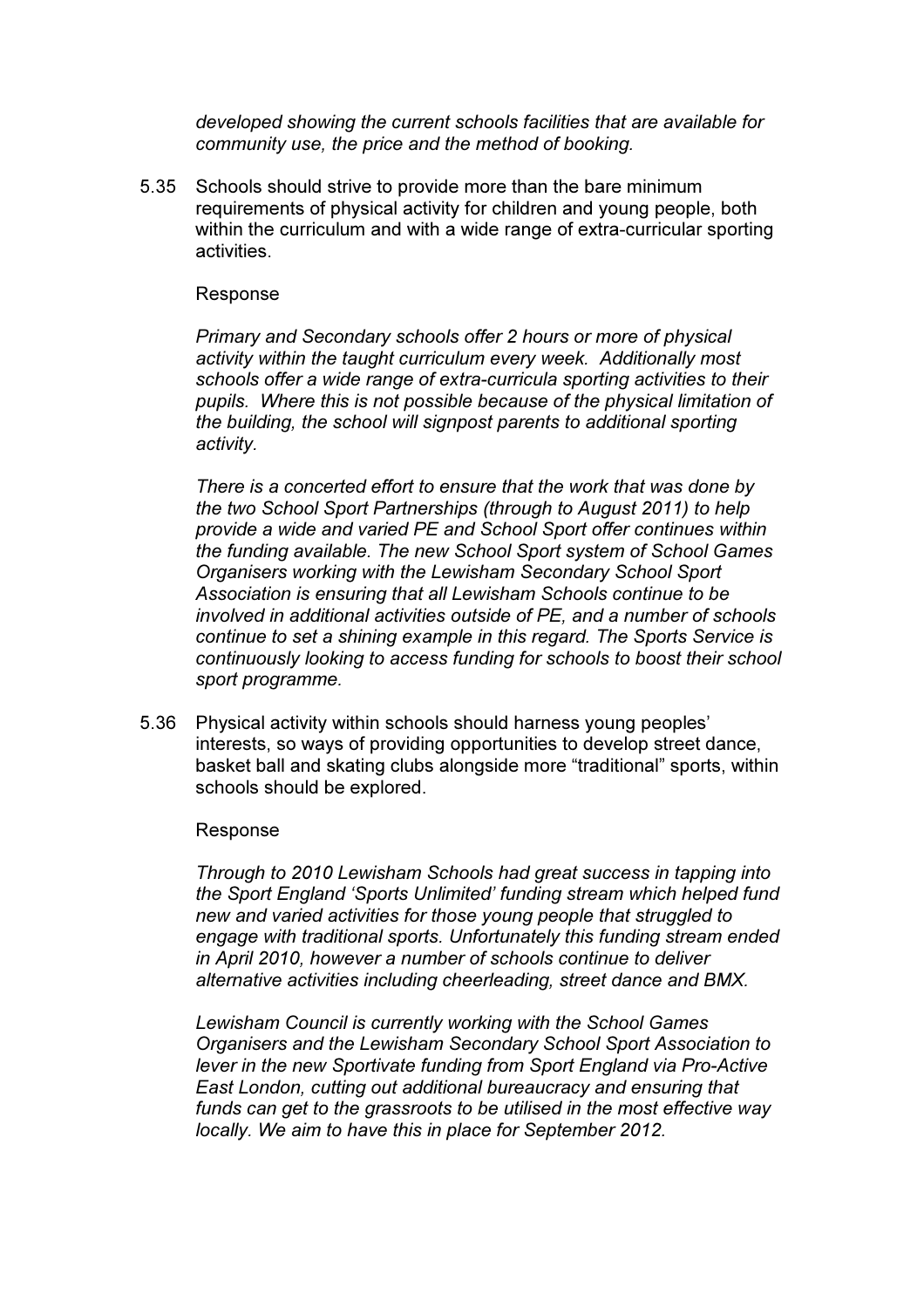## General Recommendations

5.37 A "Healthy Lewisham" promotion and awareness campaign, should be developed, building on the "Live well, live long in Lewisham" branding of this review. As part of this awareness campaign, the Council should explore developing a targeted poster campaign outside fast food shops, which outlines the consequences of eating fast food regularly.

## Response

*Increasing awareness of and promoting healthy lifestyles will become a key function that the Council will take on from April 2013. Working with public health colleagues the Council's communications team will develop plans to deliver a cost-effective programme of activity to change the behaviour of targeted groups in the community and to support everyone to live longer and healthier lives.* 

5.38 The Healthy Lewisham campaign should include targeted information targeted at key life events where changes in peoples eating habits and physical activity levels are known to often occur. These include maternity, leaving school, retiring, starting a family and moving to a new home.

## Response

*Using a targeted approach like this will undoubtedly increase the effectiveness of any healthy lifestyles campaign and will form part of the approach that the Council will take.* 

5.39 The Shadow Health and Wellbeing Board and the successor Health and Wellbeing Board should take a strategic lead in developing Lewisham as a healthy place to live work and learn. This approach should include setting clear targets in relation to reducing smoking (and the commencement of smoking), reducing levels of obesity, increasing levels of physical activity and increasing access to and consumption of healthy food across the borough.

# Response

*Both recommendations 39 and 40 were considered by members of the Shadow Health and Wellbeing Board at its meeting on 23 May 2012. It was agreed that the Shadow Board and statutory Health and Wellbeing Board would oversee the process of monitoring and assessing health outcomes in Lewisham and, where appropriate, setting targets.* 

*The Board agreed that it should have oversight of the different plans and strategies related to the improvement of health and wellbeing in Lewisham. The Health and Wellbeing Strategy to be produced over the course of 2012/13 will help to coordinate activity and reference other strategies and plans where appropriate.*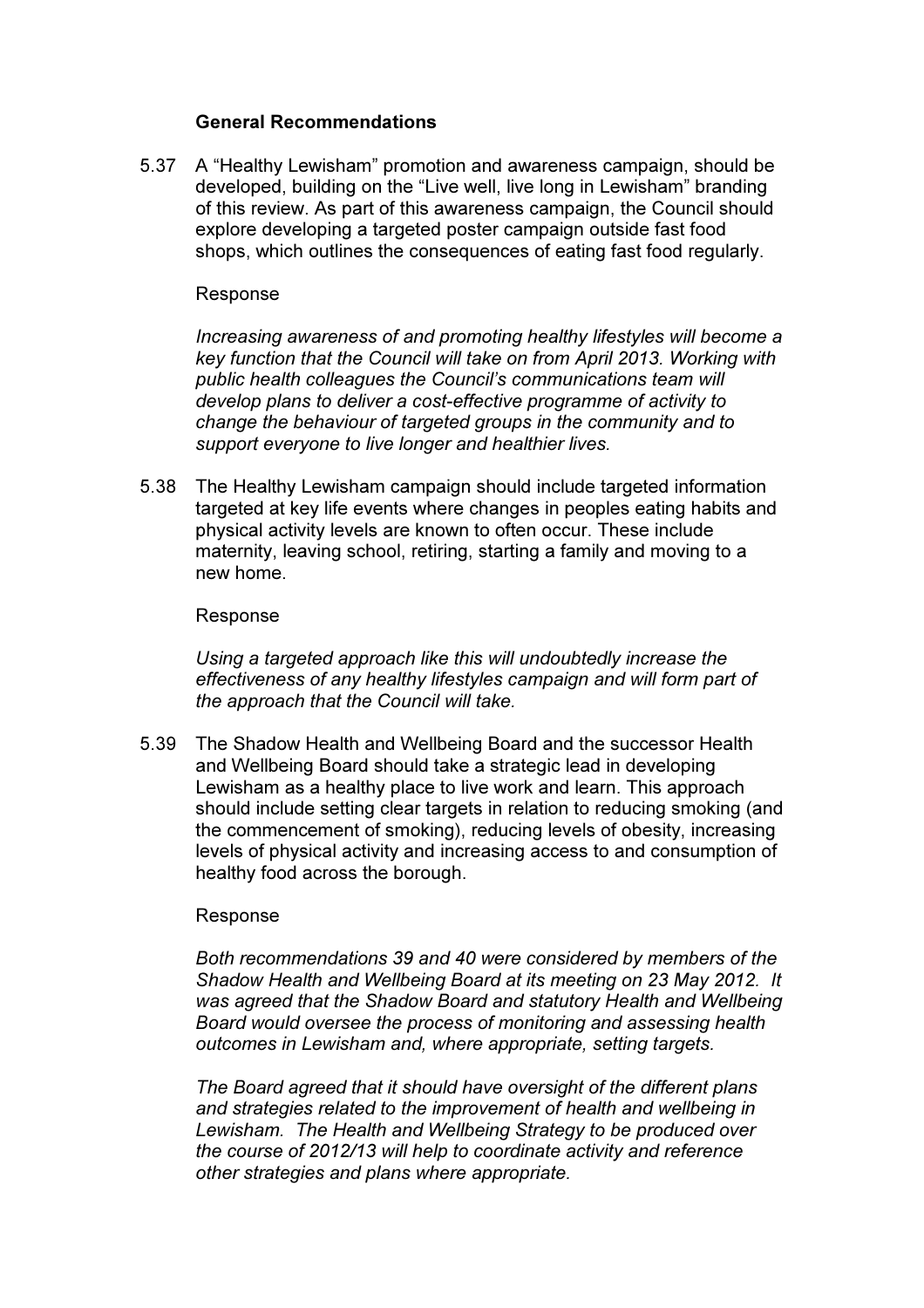5.40 The numerous relevant plans and strategies overseen by various working groups and action groups should be better co-ordinated and brought together clearly under the direct stewardship of the Shadow Health and Wellbeing Board and the successor Health and Wellbeing Board, and co-ordinated into a clear "Healthy Lewisham plan". The targets, planned actions, outcomes and responsibility should be clear to, and easily accessible by, the public.

## Response

*Please refer to the answer given to recommendation 39 above.* 

5.41 There should be improved access to information regarding healthy living in Lewisham. In particular, the information on the Council website in relation to sport and physical activity should be reviewed so that it is comprehensive, engaging, searchable and up-to-date. All web pages, plans and information should be fully printable in a readable format from the website.

## Response

*Officers continually review the content on the website, together with the presentation, accessibility and marketing of that content to maximise its effectiveness and usefulness to the community. The standards the committee recommend are those officers should seek to achieve and maintain. Lewisham's website currently includes the Get Active London widget, which gives easy access to a London-wide database of sports and fitness clubs, venues and activities. This year the Council will be doing further work so that providers of physical activity and sport (including local community centres, for example) are aware that they can upload information to the Get Active London database and raising its awareness among local organisations and residents seeking information about activities.* 

5.42 Once the website and available information has been reviewed and updated, a physical activity promotion campaign targeted at young people should be carried out, to raise awareness of and participation in the wide range of sporting activities available for young people. Such a campaign should include all available social media approaches of engaging young people, in addition to tradition promotion routes.

# Response

*With its key partners Sport England and NHS, Lewisham Council has provided a specific search tool on its web site for physical activity and sport. Over the summer 2012, a campaign aimed at growing awareness for local activity providers to upload their activities on the web site will be undertaken (i.e. community centres, schools, churches etc). Also awareness for local residents will be raised about using the search tool which can offer information specific to age, ability, post code or activity type.*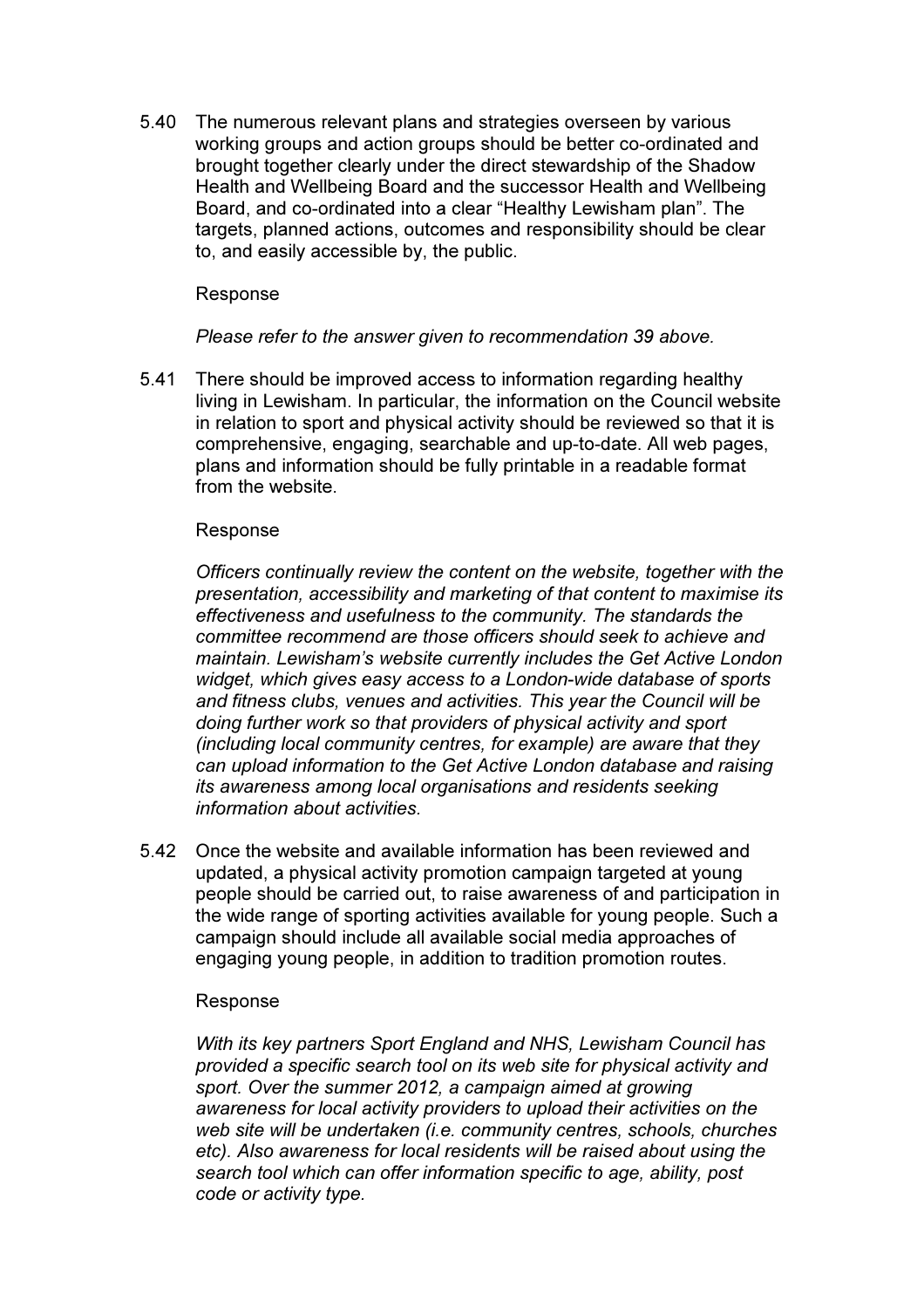5.43 A brief update on the relevant recommendations from three related previous scrutiny reviews must be included in any response to this review and, where deemed relevant by the Committee, any future update on the outcomes of this review may require a further update on those previous scrutiny review recommendations. This premature mortality review builds on the foundations of previous scrutiny work, and by bringing these previous review recommendations together with the premature mortality review, the Healthier Communities Select Committee will be able to monitor progress effectively in reducing premature mortality in Lewisham.

# Response

*A number of relevant updates have been included as an appendix to this report.* 

# 6. Financial Implications

There are no specific financial implications arising from this response to the Healthier Communities Select Committee.

# 7. Legal Implications

The Constitution provides that the Executive respond to reports and or recommendations by the Overview and Scrutiny Committee.

# 8. Crime and Disorder Implications

There are no direct crime and disorder implications arising from this response.

# 9. Equalities Implications

Although there are no direct equalities implications arising from this report, future activity in relation to the Committee's review and recommendations will support the reduction of health inequalities across the borough.

# 10. Environmental Implications

There are no environmental implications in this report.

# Background Papers

- 1. Mayor and Cabinet Report from HCSC 11 April 2012 http://councilmeetings.lewisham.gov.uk/documents/s10544/HCSC %20referral%20Premature%20mortality%20review.pdf
- 2. HCSC Review March 2012 http://councilmeetings.lewisham.gov.uk/documents/s10545/HCSC %20Premature%20Mortality%20Review.pdf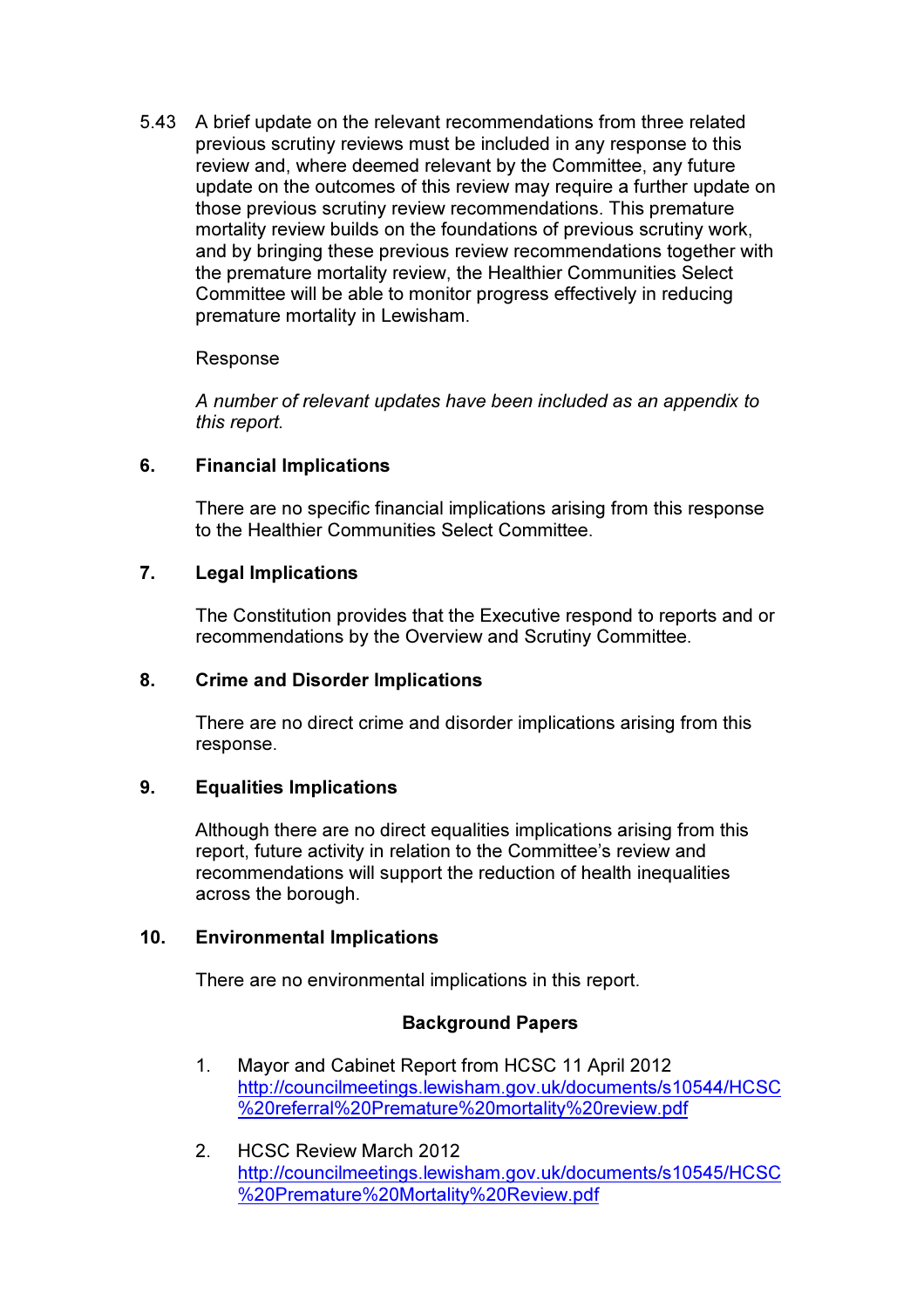For further information on this report please contact William Godwin, Executive Director's Office, Community Services Directorate on 020 8314 6951.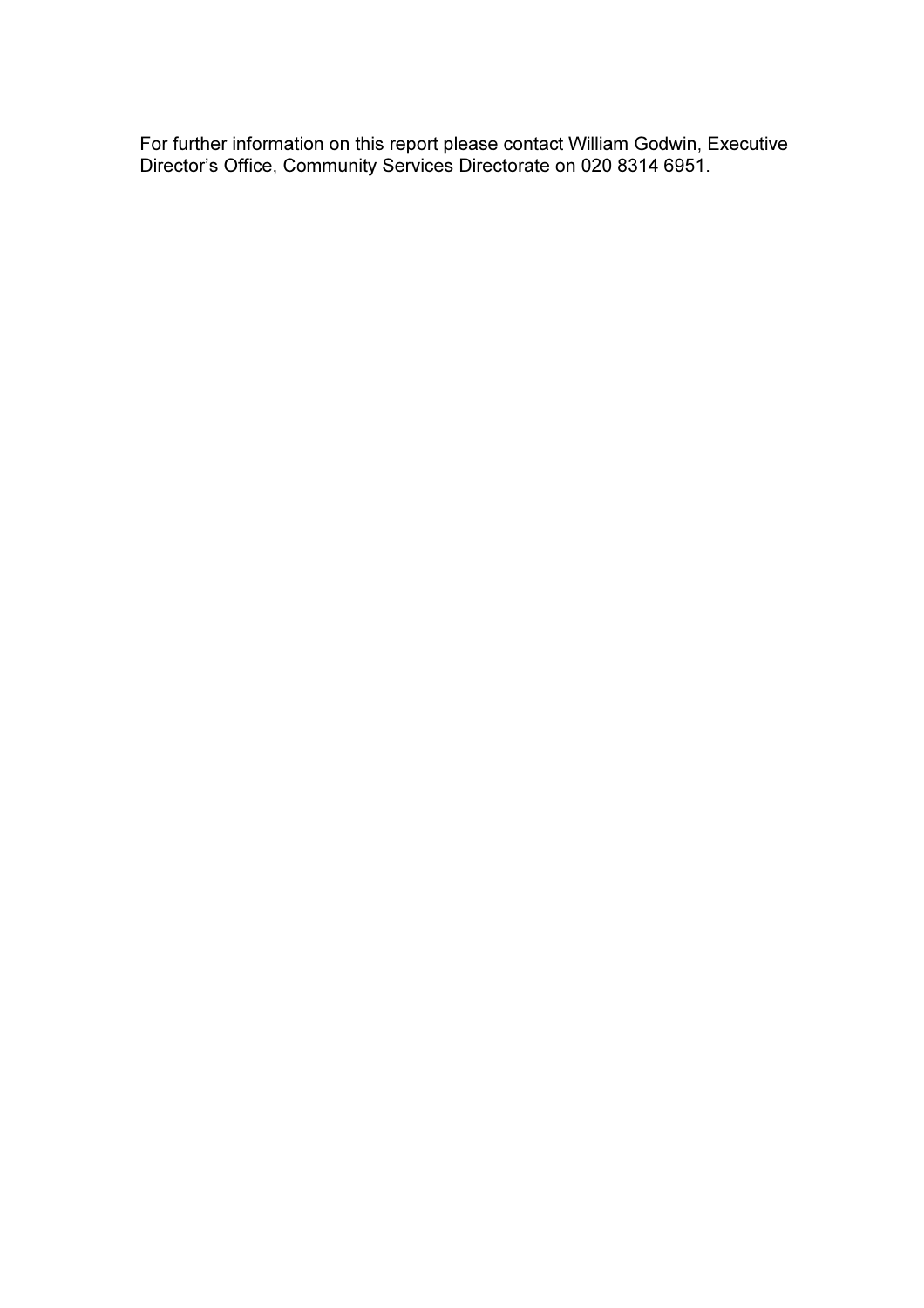## Men's Health Review - update on relevant recommendations

1. It is recommended that further work is carried out to assess the appropriateness of the choice and image of the exercise sessions on offer via referral from GPs so that they appeal more to men, to ensure men are being offered the services and that the benefits of taking part are promoted.

# Update

*In 2008 some specific work was undertaken with men and GP referral sessions which were highly successful resulting in more men taking up referral sessions. There has continued to be steady improvement but it was not until the change of contract in 2011 that the council was able to demand more from its leisure provider on this scheme. There is now a full scale review of the scheme, just finalising, and also an opportunity annually to make changes and improvements to it and this opportunity has been shared with NHS and Public Health services.* 

2. It is recommended that when follow-up scrutiny is carried out, council officers are asked to report back to the scrutiny body on the outcomes of visits to pubs and workplaces in Lewisham to promote physical activity and the benefits of taking part in exercise for men in relation to health promotion.

# Update

*Due to staff resources this approach specifically did not happen. However, there were key programmes that were established from this recommendation, in particular NI8 Sport Active, funded in partnership with Sport England. The programme delivers football sessions to men aged 35 plus based at the Millwall grounds and Downham Health & Leisure Centre. The majority of marketing took place at the Millwall grounds during football matches, as well as on the men's health programmes that were running at the time and leafleting in local pubs.* 

3. Only 55% of boys and 39% of girls were reaching the recommended level of physical activity, and the Council needs to do more to increase the numbers of boys and girls reaching the recommended level.

# Update

*Since this time the two Lewisham School Sports Partnerships continued to develop High Quality PE and School Sport within the Borough. Whilst government funding for this programme ceased in August 2011, the last set of monitoring for the 2009/10 School Year showed that on average in Lewisham boys were accessing over 124 minutes of High Quality PE per week (the target being 120minutes), and girls were accessing over 125 minutes per week.*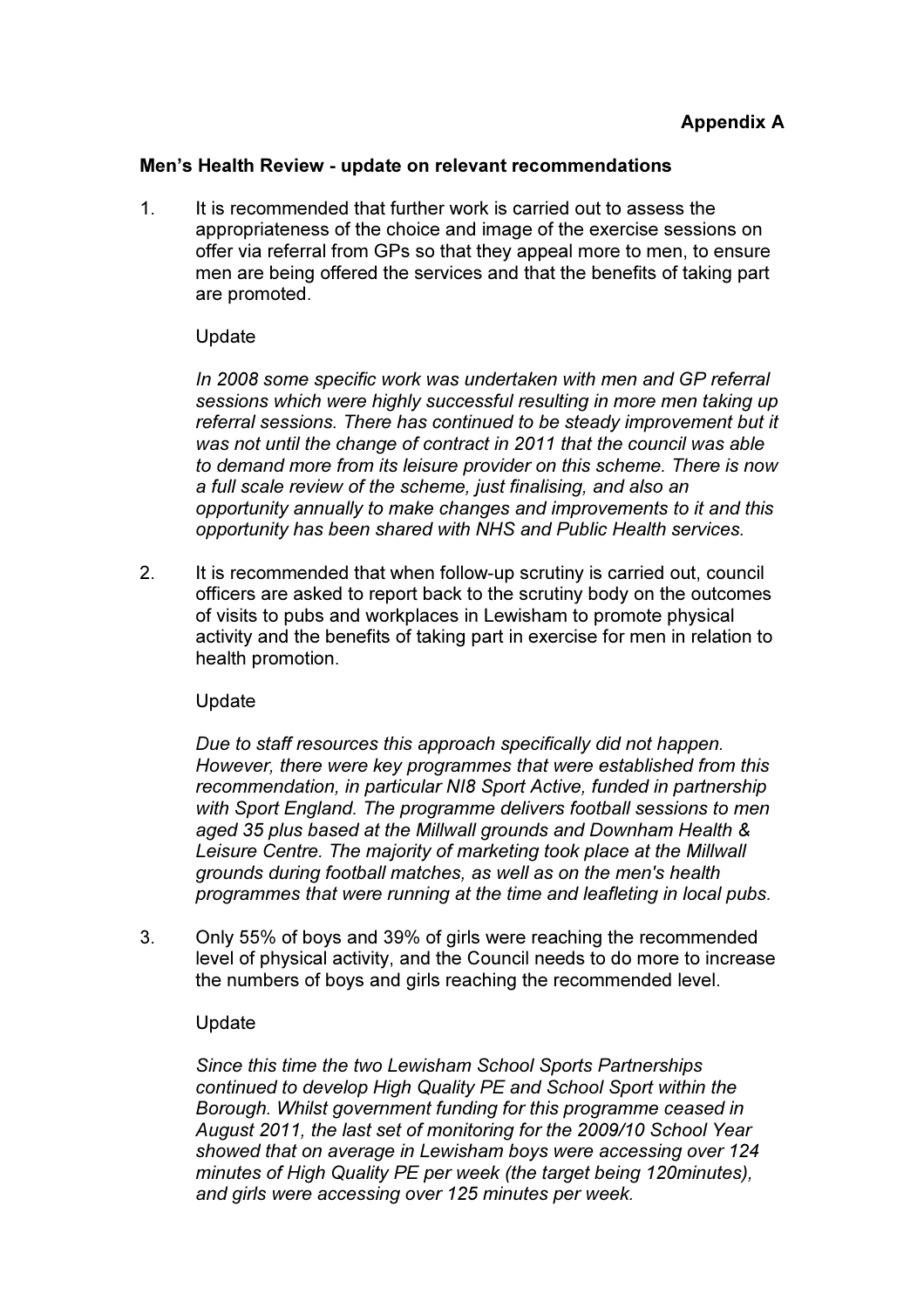4. The Review Group welcomes the proposed establishment of a Lewisham Sports Council and recommends that the Council and PCT give their support to its successful formation.

## Update

*Since the review the Sports specific side has evolved significantly, with the new Framework for Sport and Physical Activity being established at the same time as the new Lewisham Sports Plan in 2010. We now have sports specific groups that feed into the Lewisham Community Sports Network (that in effect is the Lewisham Sports Council). The key has been the additional sports specific action groups that have their own localised sports specific plans and are driving grassroots sport forward.* 

5. It is recommended that the Council and PCT, when marketing physical activity, highlight the benefits of everyday activities such as walking and cleaning as identified in the promotion leaflet "A bit of what you fancy".

## Update

*The benefits of walking are promoted on LBL Website. The national Change for Life campaign actively promotes everyday activities as contributing to an active life.* 

*In addition the new Physical Activity and Sport Directory is about to go online, with a campaign to residents to get active both online and at poster sites.* 

*Both the NHS and the Council have additionally promoted these activities by producing leaflets and increasingly using twitter.* 

6. It is recommended that, as part of the implementation of the government white paper, the promotion of healthy eating should be considered through local planning and licensing decisions. When responding to consultation on the enhanced role of the councillor and corporate councillor as part of the new government white paper, the Council could include the requirement that local authorities should have a greater influence over planning and licensing policy and that decisions should include consideration of health implications, for example in relation to planning and licensing applications for food outlets to encourage healthy foods.

# Update

*The Planning Service is currently reviewing the Council's detailed planning policies as part of the preparation of a Development Management Development Plan Document. The service will ensure that the suggested policy approach to fast food outlets, particularly around all Lewisham secondary schools, and developing and*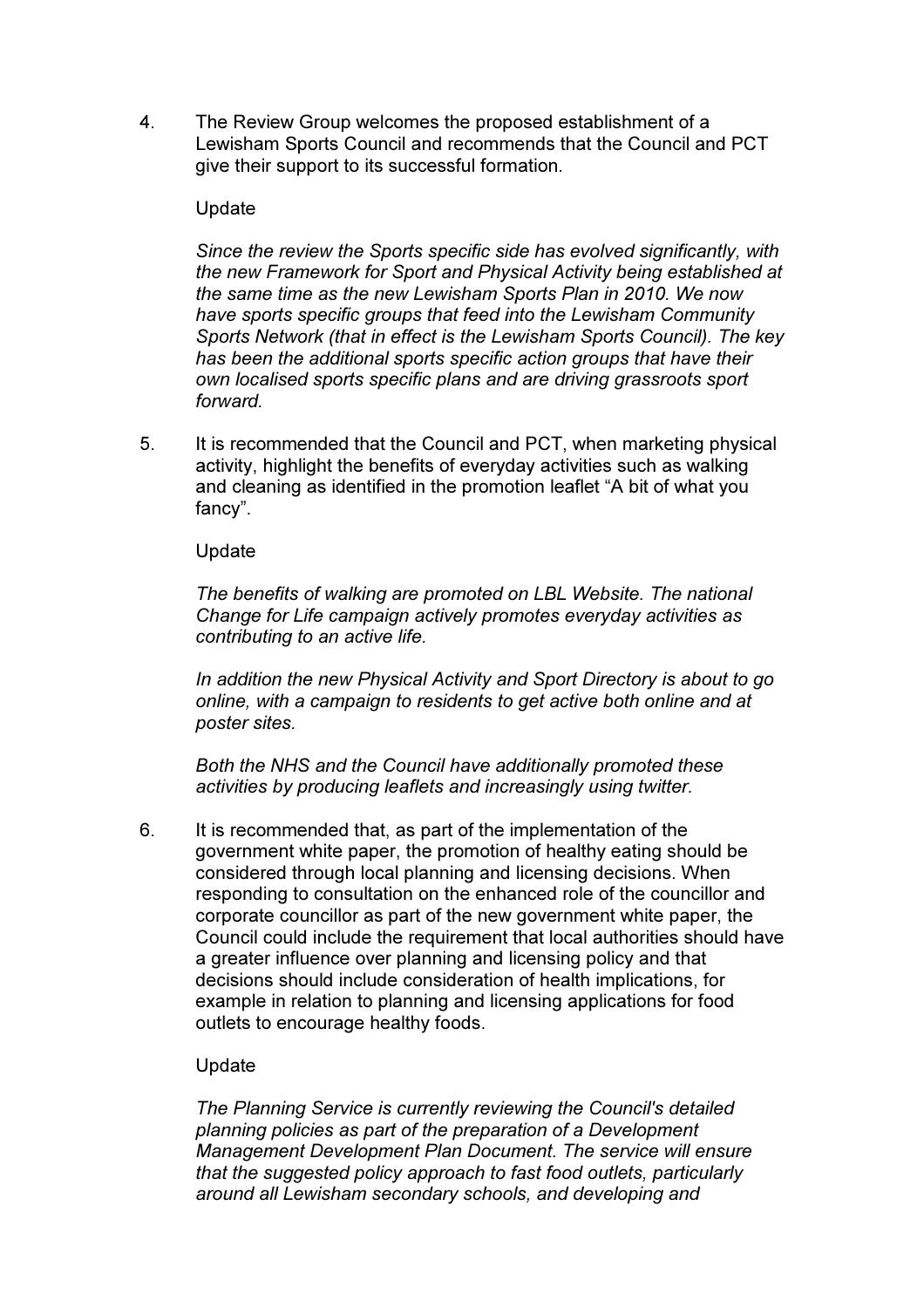*promoting Lewisham as a healthy choices borough is fully considered and discussed with public health colleagues as part of this process.* 

7. It is recommended that choice in school dinners should be directed at helping to encourage children and young people to eat healthily. The Review Group welcomed schools becoming more active in their involvement with the food choices that pupils bring to school as part of their lunch boxes.

## Update

*Since 2009 food and nutrient based standards for school food are mandatory in all state schools, this includes the school meal and vending machines but these standards do not apply to packed lunches. These standards help children choose and enjoy healthy balanced meals at school every day. Plans to develop a lunch box resource for schools in 2012/13.* 

8. It is recommended that the Council strengthens its role and responsibility in terms of general well-being and promotes the benefits of smoke-free environments and stop smoking services to staff, service users, clients and contractors. In particular, both the Council and local NHS bodies should use their contractual powers to the fullest to influence other organisations to implement a no smoking policy on all Council and NHS sites to reinforce good practice and raise public awareness.

## Update

*Trading Standards ensure that smokefree legislation is implemented The Council has promoted stop smoking services to its staff, the groups run at Lewisham hospital and 'drop in' sessions at Laurence House and Wearside.* 

*Model 'smokefree' policies were sent to all headteachers for use in their schools.* 

*Children's Centres have worked closely with pregnancy and family stop smoking advisors to promote awareness and services.* 

*Leisure contracts include staff being trained to promote stop smoking Leisure centres are hosting displays of school poster competition entries on 'tackling cigarette litter'* 

*Youth Games T shirt competition subject this year was 'smokefree' Environment and community development team distribute pouches for cigarette butts with the stop smoking service details printed on them*.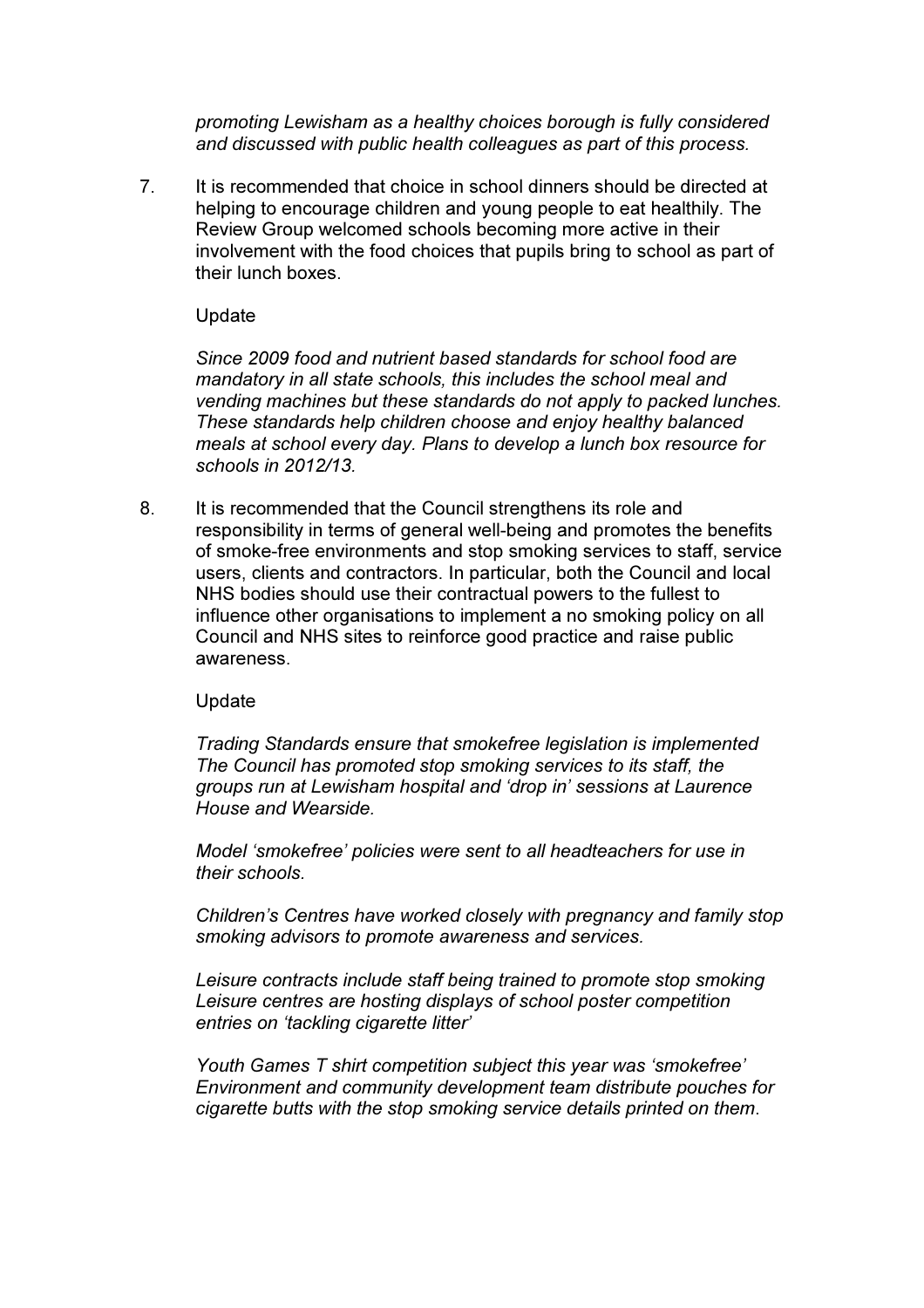9. With the stop smoking services expanding their work, there is a need to raise the profile and visibility of these services in Lewisham and to focus on tackling the discrepancy in the number of men to women who are quitting via the stop smoking services. It is recommended that targeted promotion to men and social marketing of stop smoking services are developed and implemented.

# Update

- *Since 2007, men have been targeted by outreach to workplaces Catford Bus Garage, Wearside Depot, Lewisham hospital site, the Job Centre, Lewisham police station, building site at New Cross, Millwall football ground.*
- *Images of men who have quit using the service have been posted on the website and used in local adverts and posters.*
- *Pharmacy advice services, which are easy to access, are popular with men, and are now used by more people. Champix, a medication initially available only by GP prescription, is now available from 18 pharmacies with trained advisors.*
- *Offering stop smoking support to all family members in households where there is a pregnant woman or children under 5, has proved to be an effective way of engaging with men living in the household.*
- *The table below shows that there has been an increase in the proportion of men setting a quit date and quitting successfully with the service.*

|                           | <b>QDS</b> men | <b>QDS</b><br>women | <b>Quits men</b> | <b>Quits</b><br>women |
|---------------------------|----------------|---------------------|------------------|-----------------------|
| 2008-9                    | 1438<br>(43%)  | 1914<br>(57%)       | 708 (45%)        | 876 (55%)             |
| 2009-10                   | 1750<br>(45%)  | 2156<br>(55%)       | 768 (45%)        | 956 (55%)             |
| 2010-11                   | 1688<br>(47%)  | 1912<br>(53%)       | 786 (47%)        | 885 (53%)             |
| 2011-12 (to end<br>qtr 3) | 1208<br>(47%)  | 1381<br>(53%)       | 517 (48%)        | 563 (52%)             |

# Numbers of men and women setting quit dates (QDS) and quitting 2008 - 2012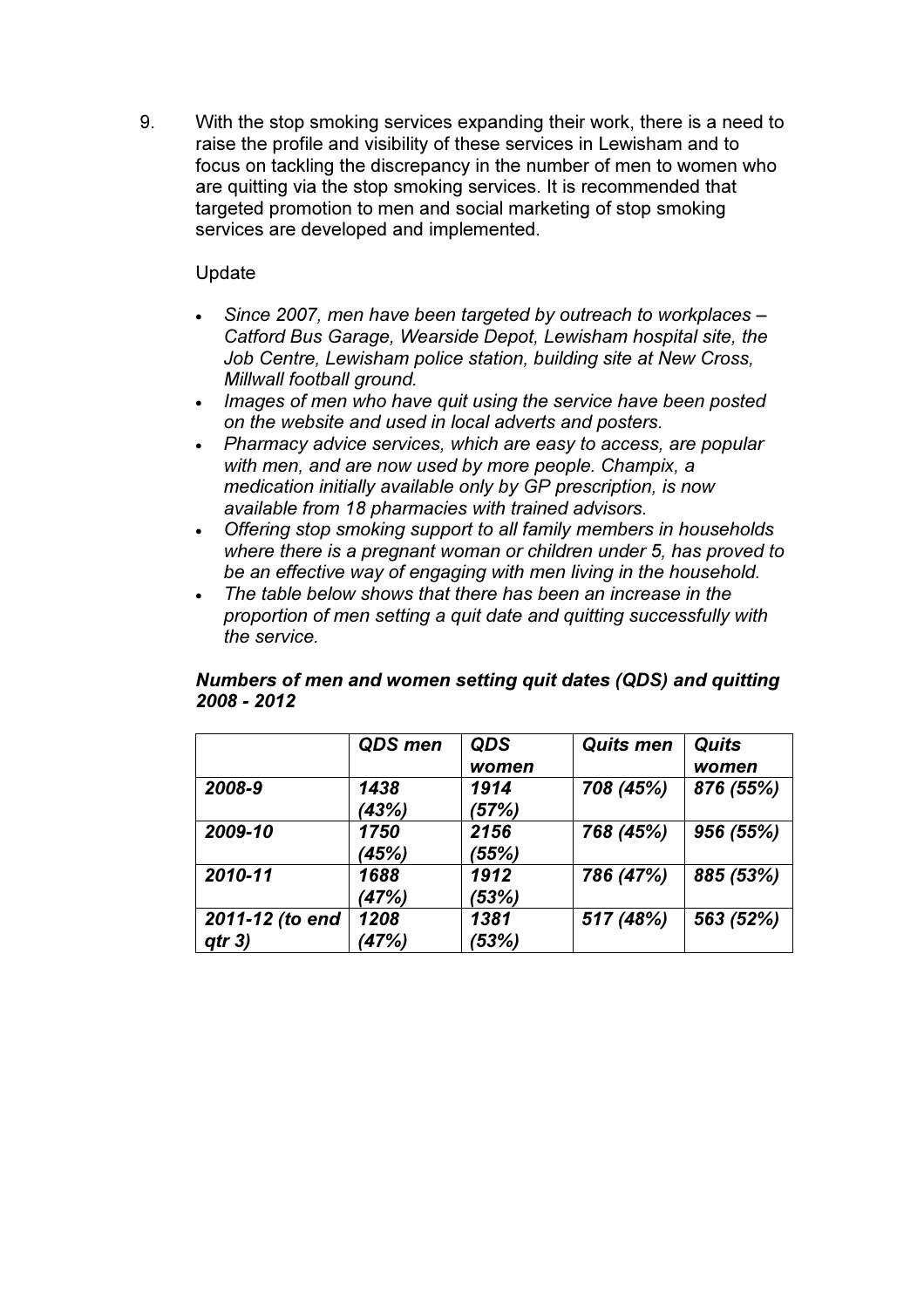## Women's Health Review - update on relevant recommendations

1. Update on Cardiovascular Disease in relation to women's health inequalities.

*The Lewisham NHS Health Check programme has been running for 14 months. Approximately 60% of those attending for a health check so far have been women. In order to reach those most at risk of developing cardiovascular disease in north Lewisham we have increased the provision of pharmacy health check providers. From June 2012 eight new pharmacies will be offering health checks, five of which are in North Lewisham. Appointments will be available in evenings and weekends. In addition a community outreach team based at the Waldron Health centre In New Cross are providing health checks in community locations targeting at risk communities. For example Vietnamese groups and local faith organisations.* 

*Following a health check a number of services are in place that women can access. They include:* 

- *Change Coaches are attached to each GP surgery and pharmacy and offer one to one motivational support to encourage people to become more physically active.*
- *The "Check and Change" free programmes which include zumba, keep fit, swimming and walking programmes are available to everyone who has received a health check.*
- *Health Trainers (based at the Waldron Health centre) offer 1: 1 support sessions for people with more complex needs who need help to start making healthy changes to their lifestyle.*
- *Shape Up weight management groups are running across the borough and offer help with weight loss in a very supportive environment. Participants in the north Lewisham group have also joined the organised weekly walk in the New Cross and Deptford area.*

*A new promotional campaign will take place over the next few months which will incorporate using local volunteers to encourage local people to attend for a NHS Health Check.* 

*The Active Heart programme, originally run by Lewisham Council has now been included in both the leisure contracts and is being delivered to a specification which had input by NHS for the next 15 years.*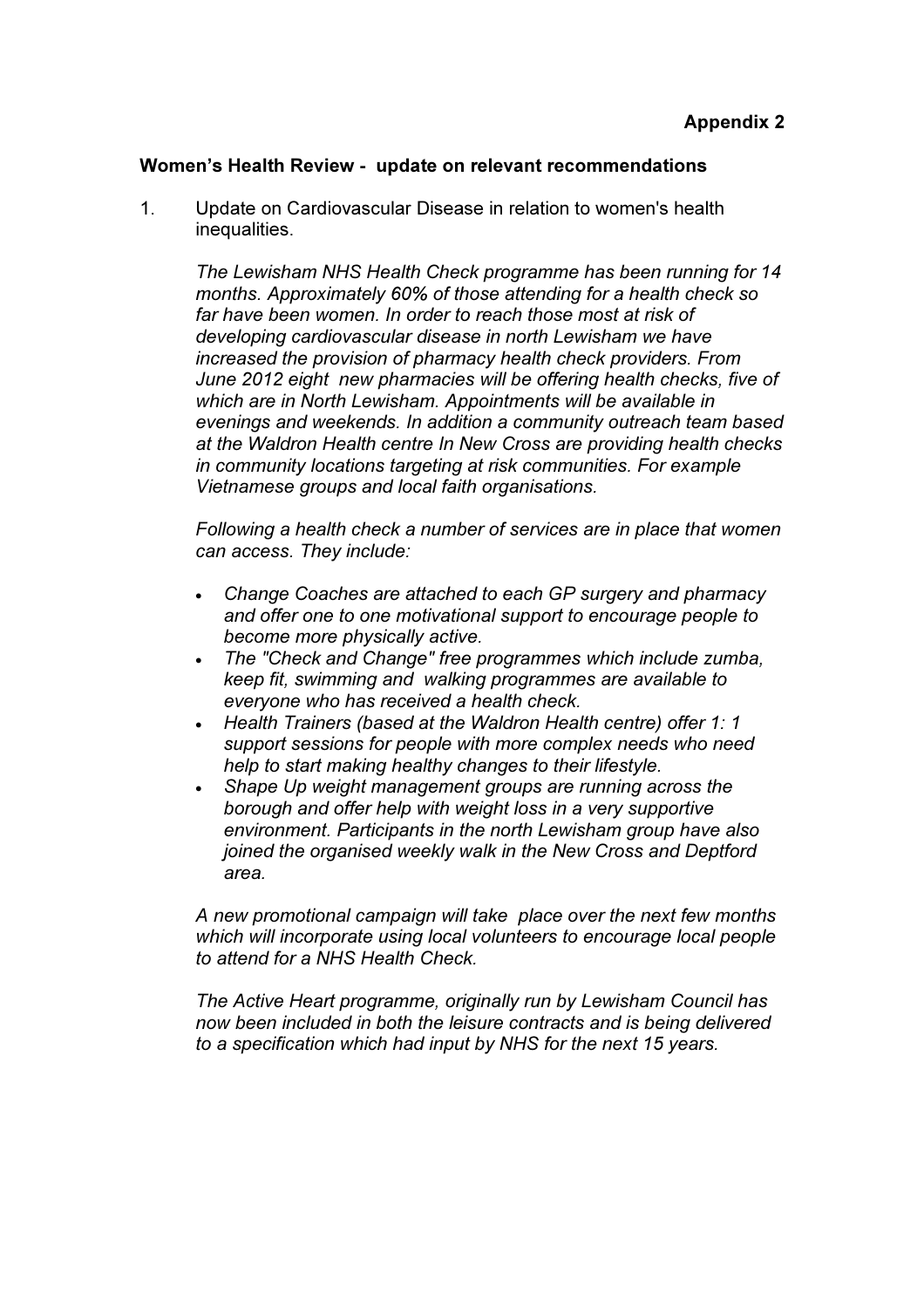2. The Healthier Communities Select Committee monitor progress of the social marketing work taking place in Evelyn Ward by Lewisham PCT in respect of stopping smoking and investigate the use of social marketing for alcohol cessation.

# Update

*The social marketing work in Evelyn ward increased the number of people who used local stop smoking services and developed the accessible daytime and evening drop-in based at the Waldron Health Centre. The learning, using outreach and building relationships with local stakeholders, was applied in Bellingham to set up a similar initiative. Images of local people were used in creating a user friendly website www.smokefreelewisham.co.uk*

3 The Healthier Communities Select Committee should monitor the Council and health partners' tobacco control 'smoke free' agenda to ensure that it is effective in stopping men and women of all ages from starting to smoke, as well as an effective 'stop smoking' service.

## Update

- *Smoking is part of the PSHE curriculum in primary and secondary schools and this should continue.*
- *An interactive web based curriculum tool for 11-15s for PSHE is available free for use in all London schools this year and should be used in Lewisham schools.*
- *Some secondary schools will run a peer educator programme to train and involve students in influencing their peers not to start smoking.*
- *The 'Smokefree homes and cars' campaign is to protect children and young people from exposure to secondhand smoke. This informs parents that children are more likely to take up smoking if their parents smoke.*
- *A new online training module to protect children from exposure to secondhand smoke is for all staff working in maternity and young children in May 2012.*
- *Training on smokefree homes was delivered to 2 children's centres and 3 childminder groups in 2011-12.*
- *A South East London Tobacco Alliance of Trading Standards and Public Health leads is gathering intelligence on cheap (illegal) tobacco and niche products across South East London. This alliance will develop an action plan to reduce access to these products. Cheap tobacco undermines the government's pricing policy. It is a particular risk for young people who are deterred by high prices from starting to smoke.*
- *The Tobacco Free Future Delivery Group action plan has an indicator for the number of children and young people who smoke and the number who are exposed to secondhand smoke in their homes (using the Schools' Health Education Unit biennial survey).*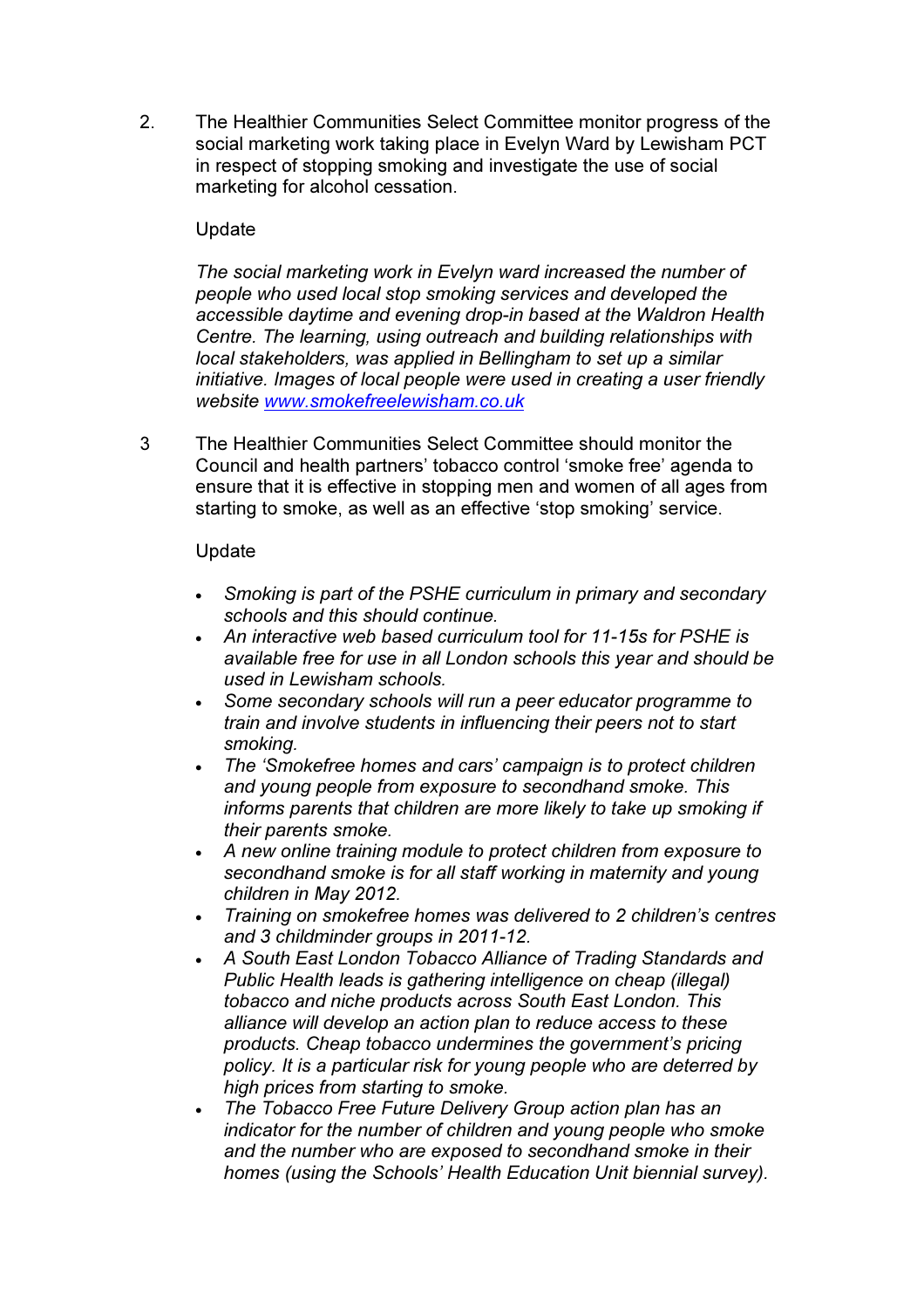## Tackling Childhood Obesity - update on relevant recommendations

## **Nutrition**

1. There should be a hard hitting campaign initiated by the Council and PCT working together to promote healthy eating for families.

*Since this recommendation was made, the national change4life campaign has been initiated by central government. Local residents and businesses, including schools, are encouraged to sign up to this campaign.* 

2. Schools should help to educate parents about the benefits of healthy food for their children and the dangers of junk food.

*All schools in Lewisham have engaged and achieved National Healthy Schools Status which included engagement with parents. This forms part of the PSHE and Science curriculum.* 

3. Parents should be encouraged to sign their children up for school meals rather than providing packed lunch boxes.

*Schools continue to encourage the uptake of school meals. In primary schools levels are above the national average; uptake has risen in secondary schools but still remain low. Work undertaken by Chartwells includes taster sessions for parents.* 

4. The extended schools agenda presents opportunities to teach children about healthy eating and cooking.

*Many schools offer cookery clubs as part of the extracurricular activities, with 16 schools part of the Let's get cooking network. Schools with existing cookery clubs have been encouraged to register with the scheme as they may receive £500 funding and can access training and resources.* 

5. The PCT should look at the scope to recruit more nutritionists to promote healthy eating in the borough (funds permitting).

*Nutritionists continue to support community groups as part of the north Lewisham plan and Downham nutrition partnership. A public health dietician supports and promotes healthy eating by providing training and increasing opportunities for cookery or cook and eat sessions.* 

6. Evaluations of projects should be completed in order to assess, as far as possible, the impact of individual community health promotion campaigns.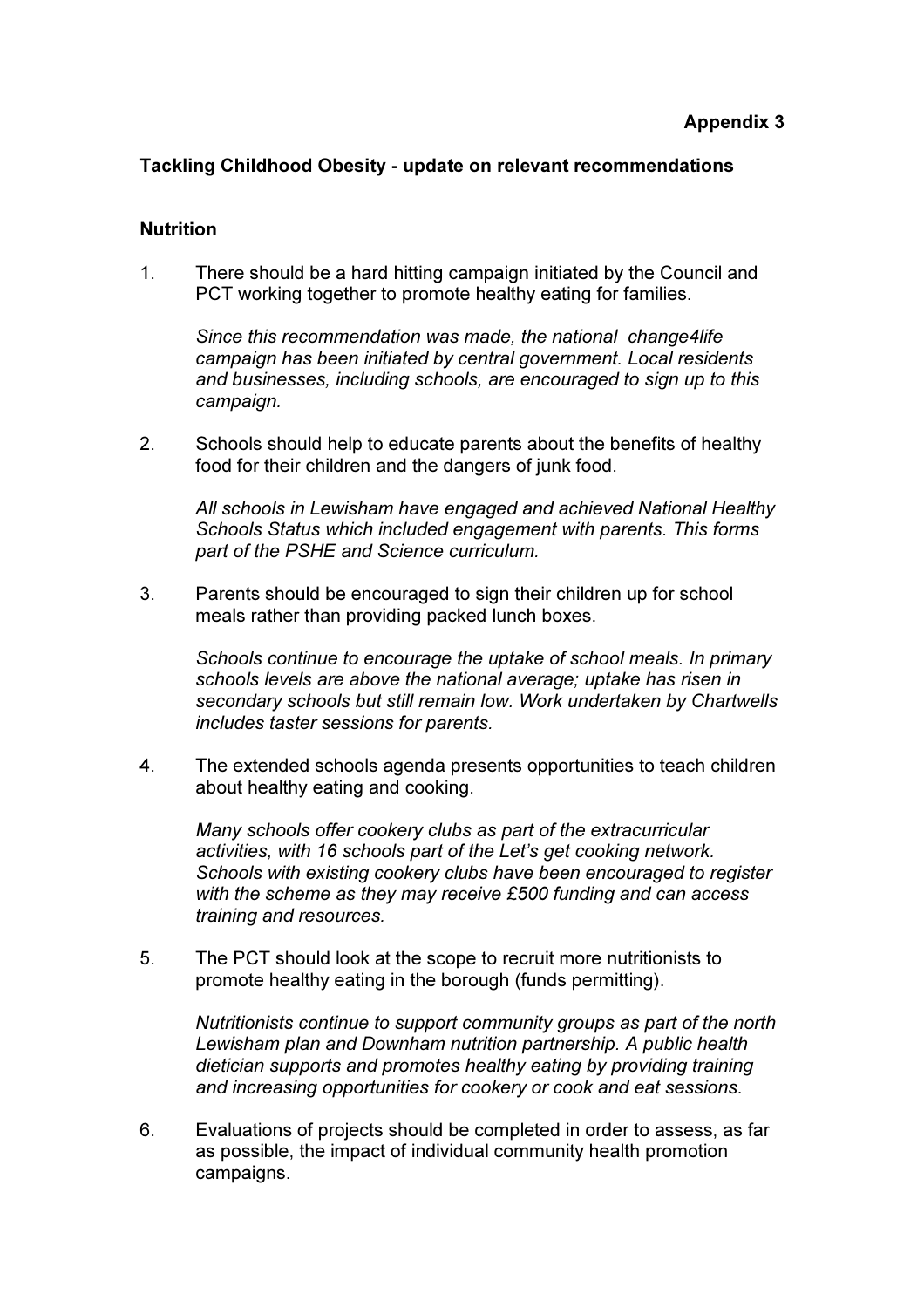*All community health promotion campaigns include evaluation as part of the process.* 

7. Vending machines in council buildings (including schools, leisure centres and community halls) should only serve healthy products. This stipulation should be included in any new contracts entered into with companies providing such services for the Council.

*Vending machines in schools only serve healthy products, the new leisure contract has supported the serving of healthier choices on their premises. The new Local Authority workplace health programme should support healthier choices in council premises.* 

*Healthy vending has been included in the current leisure contracts in that healthy vending should be available at all centres and where there are catering outlets, these should have a healthy menu.*

## Sports activities

1. The extended schools agenda should be used to provide additional opportunities for physical activities.

*Programmes incorporating healthy lifestyles (healthy eating, stop smoking) and physical activity have been run in primary schools in 2011 e.g. Hoops 4 health programme ran in 16 primary schools.* 

2. If possible, offer greater discounts to children and young people to use leisure facilities.

*Discounts for children of low income families and LAC are being reviewed in 2012 with leisure contractors. Free swimming for 16 and under is already in place in Lewisham.* 

3. Encourage all schools to engage in inter-school competitions.

*School Games Organisers facilitate opportunities for intra and inter school activities.* 

4. Establish strong links with the voluntary sector and London Thames Gateway.

*There is a clear framework for sport and opportunities for local organisations and individuals to lead and get involved in their sport.* 

5. Encourage each school to send one promising young person to the London Olympics.

*All schools in London have been offered free Olympic event tickets and the Mayor of Lewisham has purchased a range of tickets for sports clubs and Paralympics sport organisations - awarded in June 2012.*